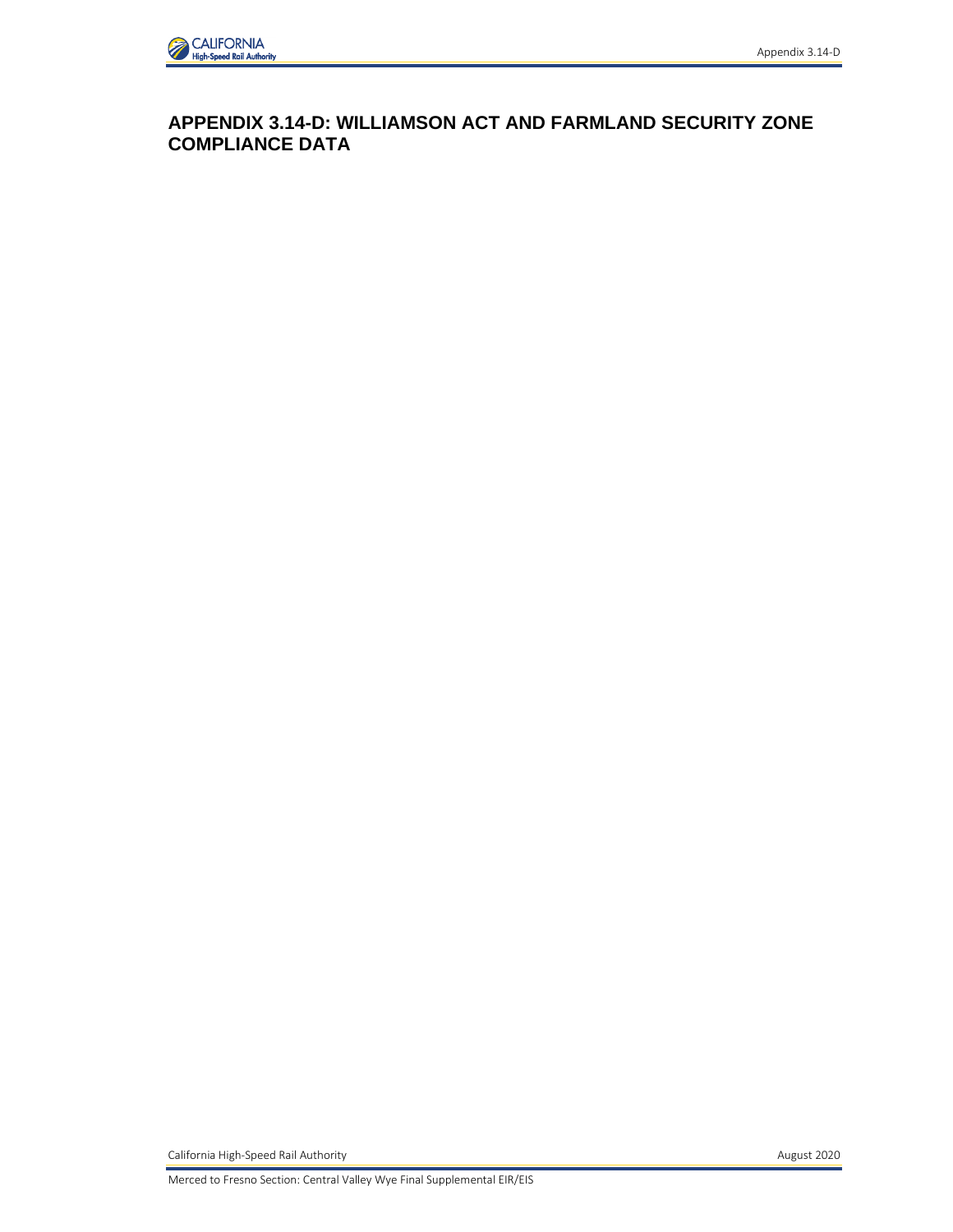

# **APPENDIX 3.14-D: WILLIAMSON ACT AND FARMLAND SECURITY ZONE COMPLIANCE DATA**

Table 1 lists the total acres and number of parcels of protected farmland (i.e., under Williamson Act and Farmland Security Zone [FSZ]) contracts directly affected by the Central Valley Wye alternatives in Merced and Madera Counties<sup>[1](#page-1-0)</sup>. Tables 2 through 5 list the individual parcels under Williamson Act and FSZ contracts, including those currently under contract nonrenewal<sup>2</sup>, potentially affected by each Central Valley Wye alternative. Merced County does not participate in the FSZ program. The tables include existing parcel size and the remainder parcel size after construction of the Central Valley Wye alternatives. Parcels that no longer meet the minimum Williamson Act and FSZ contract acreage within Merced and Madera Counties may no longer quality for Williamson Act and FSZ contract.

Table 6 presents the estimated total acres and number of remnant parcels of protected farmland that would be smaller than each county's threshold for protected farmland contracts under each alternative. Agricultural land acreage protected under the Williamson Act that potentially could fall under county thresholds ranges from 94 acres for the Avenue 21 to Road 13 Wye Alternative to 245 acres for the SR 152 (North) to Road 13 Wye Alternative. Farmland protected under FSZ contracts that potentially could fall under county thresholds ranges from 136 acres under the Avenue 21 to Road 13 Wye Alternative to 184 acres under the SR 152 (North) to Road 19 Wye Alternative.

California High-Speed Rail Authority **August 2020** California High-Speed Rail Authority

<span id="page-1-0"></span><sup>&</sup>lt;sup>1</sup> There would be no permanent impacts from implementation of network interconnections in Stanislaus and Fresno Counties; therefore, no further discussion is required.

<span id="page-1-1"></span><sup>2</sup> "Nonrenewal" refers to the method of terminating a Williamson Act or FSZ contract by filing a notice of nonrenewal. The contract is terminated 10 years from the time of notice of nonrenewal. Nonrenewal can be initiated by the landowner or the local government.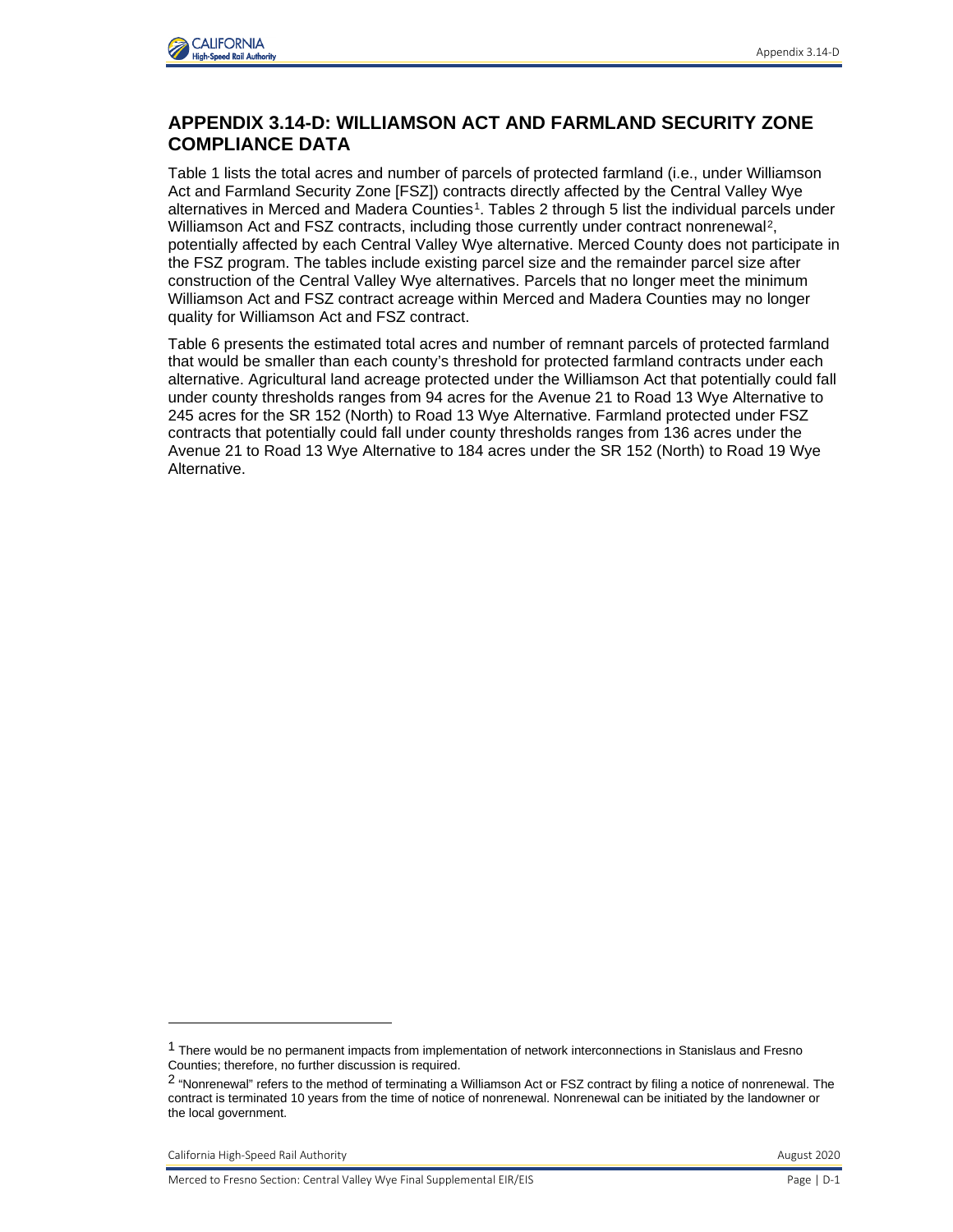## **Table 1 Protected Farmland Potentially Directly Affected by the Central Valley Wye Alternatives**

|                               | <b>Williamson Act</b><br>Land (acres) <sup>1</sup> |           | <b>Williamson Act</b><br><b>Land Parcels</b><br>(number of parcels) |                | <b>FSZ Land</b><br>(acres) <sup>1</sup> |                | <b>FSZ Land Parcels2</b><br>(number of<br>parcels) |           |  |
|-------------------------------|----------------------------------------------------|-----------|---------------------------------------------------------------------|----------------|-----------------------------------------|----------------|----------------------------------------------------|-----------|--|
| <b>Alternative</b>            | P                                                  | <b>NP</b> | P                                                                   | <b>NP</b>      | P                                       | <b>NP</b>      | P                                                  | <b>NP</b> |  |
|                               | SR 152 (North) to Road 13 Wye                      |           |                                                                     |                |                                         |                |                                                    |           |  |
| Merced County renewal         | 322                                                | 29        | 43                                                                  | 4              | --                                      | $\overline{a}$ | $-$                                                |           |  |
| Madera County renewal         | 328                                                | 18        | 49                                                                  | 3              | 9                                       | 84             | 2                                                  | 6         |  |
| SR 152 (North) to Road 19 Wye |                                                    |           |                                                                     |                |                                         |                |                                                    |           |  |
| Merced County renewal         | 301                                                | 70        | 38                                                                  | 3              | $-$                                     | $-$            | $-$                                                |           |  |
| Madera County renewal         | 362                                                | 19        | 50                                                                  | 3              | 8                                       | 82             | $\mathfrak{D}$                                     | 6         |  |
| Avenue 21 to Road 13 Wye      |                                                    |           |                                                                     |                |                                         |                |                                                    |           |  |
| Merced County renewal         | 279                                                | 18        | 44                                                                  | $\overline{3}$ | $-$                                     |                |                                                    | $-$       |  |
| Madera County renewal         | 595                                                | 10        | 80                                                                  | 1              | 7                                       | 160            | 1                                                  | 13        |  |
| SR 152 (North) to Road 11 Wye |                                                    |           |                                                                     |                |                                         |                |                                                    |           |  |
| Merced County renewal         | 337                                                | 11        | 40                                                                  | 1              | $-$                                     | $-$            | $-$                                                |           |  |
| Madera County renewal         | 321                                                | 15        | 42                                                                  | 3              | 10                                      | 92             | 2                                                  | 8         |  |

<sup>1</sup> Acreages are rounded to the nearest whole number.

<sup>2</sup> Merced County does not participate in an FSZ program.

FSZ = Farmland Security Zone

SR = State Route

P = Prime

NP = Nonprime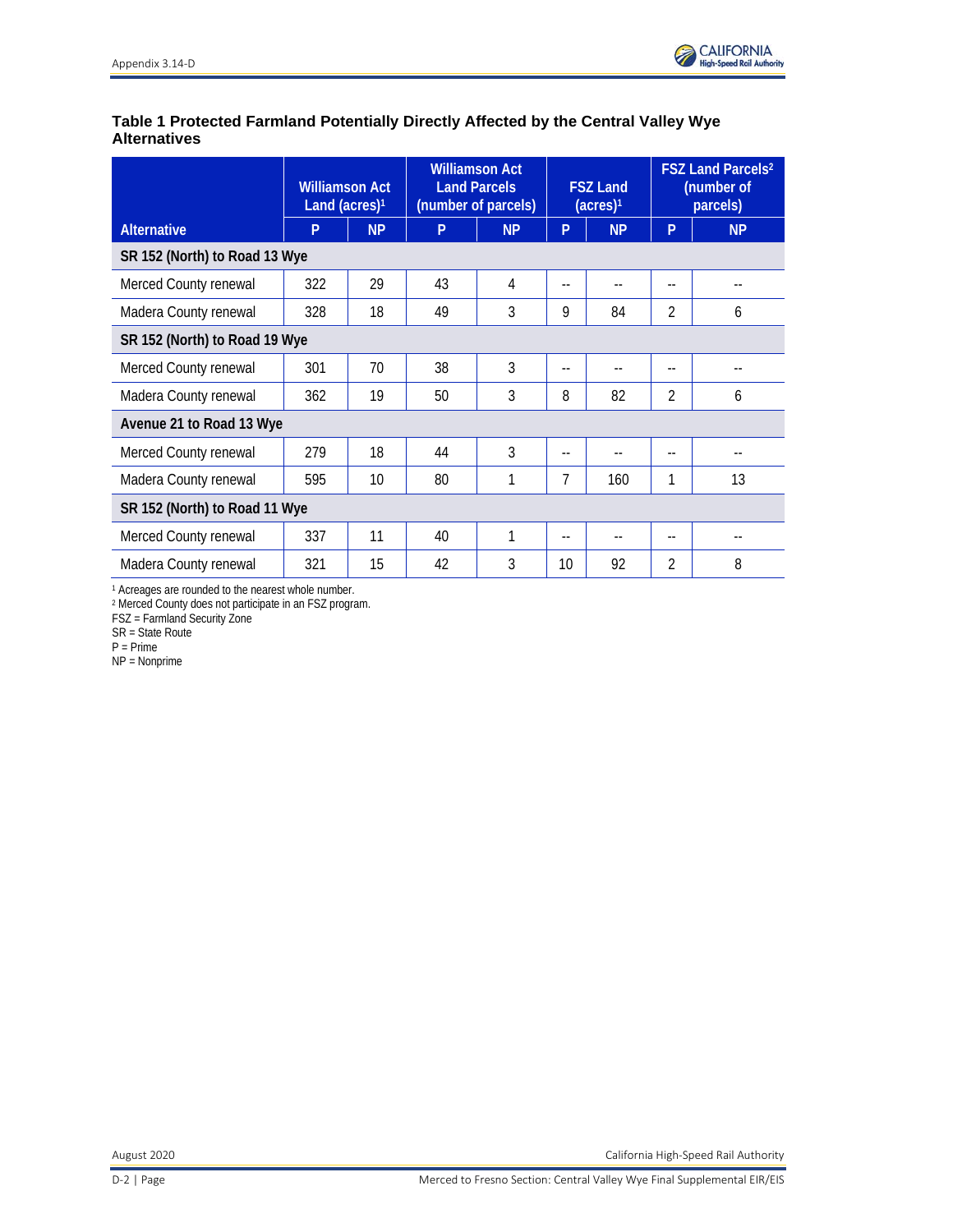

| <b>APN</b>           | Prime or<br><b>Nonprime WA</b><br>Farmland | <b>FSZ</b> | <b>Nonrenewal</b> | <b>Existing Parcel Size</b><br>(acres) | <b>Remainder Parcel Size</b><br>(acres) | <b>Williamson Act</b><br><b>Contract Number</b> | <b>FSZ Contract</b><br><b>Number</b> |
|----------------------|--------------------------------------------|------------|-------------------|----------------------------------------|-----------------------------------------|-------------------------------------------------|--------------------------------------|
| <b>Madera County</b> |                                            |            |                   |                                        |                                         |                                                 |                                      |
| 020-031-004-000      | P                                          |            |                   | 351.85                                 | 320.06                                  | 01689                                           | 0000515                              |
| 020-032-009-000      | P                                          |            |                   | 93.47                                  | 80.06                                   | 01911                                           | 0000684                              |
| 020-032-011-000      | P                                          |            |                   | 37.60                                  | 31.86                                   | 01911                                           | 0000684                              |
| 020-060-040-000      | P                                          |            |                   | 113.57                                 | 104.51                                  | 02731                                           | 0000959                              |
| 020-060-042-000      |                                            | <b>FSZ</b> |                   | 47.63                                  | 46.59                                   | 06481                                           | F000005                              |
| 020-080-020-000      | P                                          |            |                   | 106.20                                 | 101.24                                  | 01771                                           | 0000518                              |
| 020-090-011-000      | P                                          |            |                   | 87.30                                  | 71.81                                   | 01354                                           | 0000312                              |
| 020-090-020-000      | P                                          |            |                   | 592.61                                 | 567.51                                  | 01354                                           | 0000312                              |
| 020-100-036-000      | P                                          |            |                   | 84.38                                  | 81.41                                   | 01911                                           | 0000684                              |
| 021-010-042-000      | P                                          |            |                   | 40.59                                  | 40.27                                   | 02370                                           | 0000857                              |
| 021-020-023-000      |                                            | <b>FSZ</b> |                   | 73.07                                  | 63.79                                   | 06403                                           | F000004                              |
| 021-020-025-000      |                                            | <b>FSZ</b> |                   | 55.61                                  | 34.87                                   | 06403                                           | F000004                              |
| 021-030-008-000      |                                            | <b>FSZ</b> |                   | 85.06                                  | 54.49                                   | 06511                                           | F000007                              |
| 021-030-009-000      | <b>NP</b>                                  |            |                   | 28.57                                  | 28.50                                   | 01771                                           | 0000518                              |
| 024-010-013-000      | P                                          |            |                   | 168.49                                 | 167.64                                  | 01422                                           | 0000349                              |
| 024-020-002-000      | P                                          |            |                   | 19.99                                  | 17.78                                   | 01690                                           | 0000527                              |
| 024-020-034-000      | P                                          |            |                   | 19.34                                  | 17.81                                   | 01690                                           | 0000527                              |
| 024-020-038-000      | P                                          |            |                   | 71.23                                  | 70.43                                   | 01690                                           | 0000527                              |
| 024-100-001-000      | P                                          |            |                   | 30.88                                  | 30.71                                   | 01496                                           | 0000343                              |
| 024-100-006-000      | P                                          |            |                   | 36.54                                  | 31.86                                   | 01760                                           | 0000528                              |
| 025-030-001-000      | P                                          |            |                   | 14.72                                  | 14.43                                   | 02904                                           | 0001070                              |

#### **Table 2 Protected Farmland Affected by SR 152 (North) to Road 13 Wye Alternative**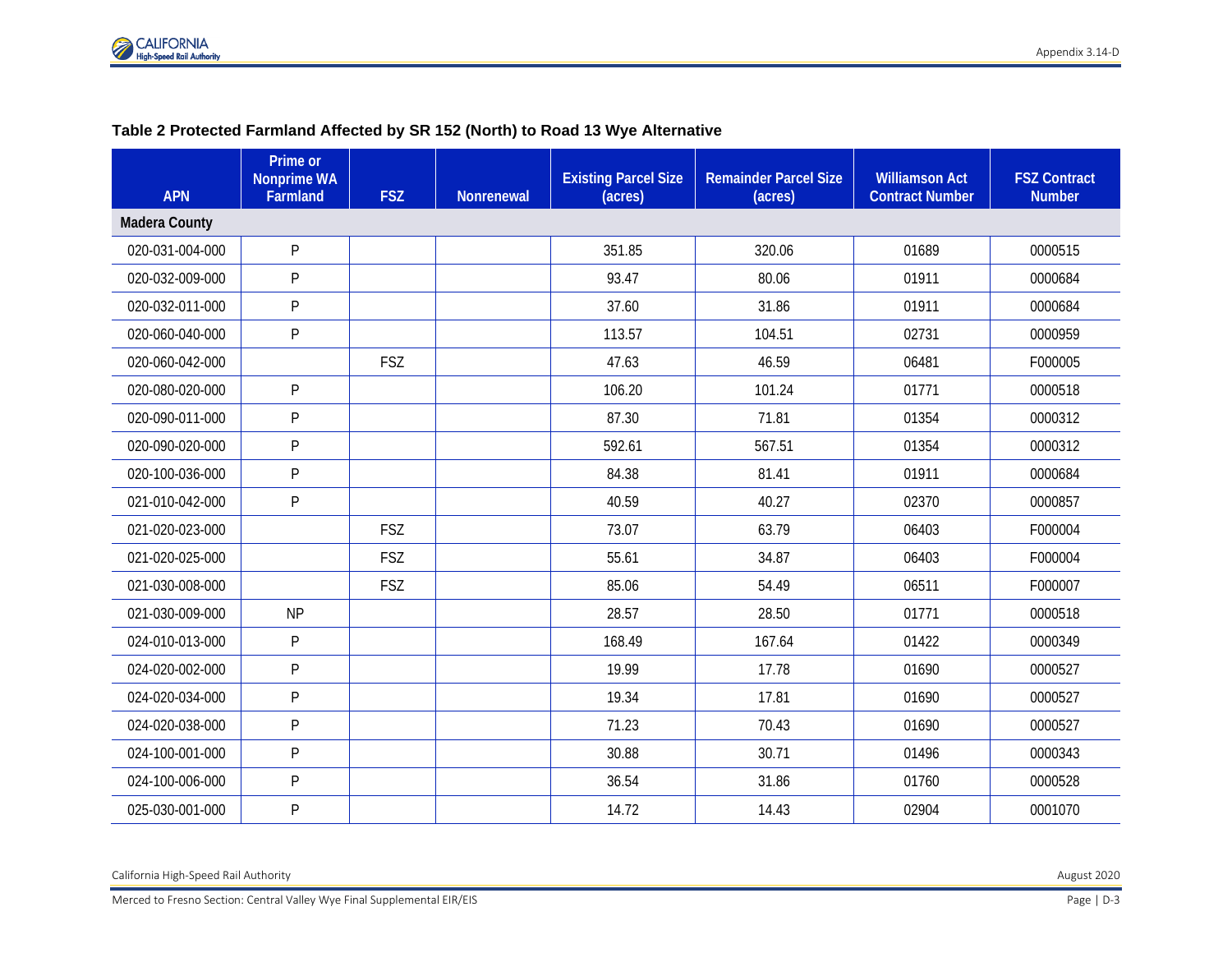

| <b>APN</b>      | Prime or<br><b>Nonprime WA</b><br>Farmland | <b>FSZ</b> | <b>Nonrenewal</b> | <b>Existing Parcel Size</b><br>(acres) | <b>Remainder Parcel Size</b><br>(acres) | <b>Williamson Act</b><br><b>Contract Number</b> | <b>FSZ Contract</b><br><b>Number</b> |
|-----------------|--------------------------------------------|------------|-------------------|----------------------------------------|-----------------------------------------|-------------------------------------------------|--------------------------------------|
| 025-030-002-000 | P                                          |            |                   | 28.41                                  | 24.08                                   | 02904                                           | 0001070                              |
| 025-030-005-000 | $\mathsf{P}$                               |            |                   | 246.06                                 | 238.59                                  | 02904                                           | 0001070                              |
| 025-030-007-000 | P                                          |            |                   | 305.29                                 | 286.73                                  | 02904                                           | 0001070                              |
| 025-090-010-000 | P                                          |            |                   | 39.32                                  | 39.08                                   | 01466                                           | 0000357                              |
| 025-140-006-000 | P                                          |            |                   | 213.17                                 | 195.65                                  | 05647                                           | 0001514                              |
| 025-160-007-000 | P                                          |            |                   | 76.96                                  | 76.84                                   | 04550                                           | 0001434                              |
| 025-160-010-000 |                                            | FSZ        |                   | 36.21                                  | 27.68                                   | 06472                                           | F000019                              |
| 025-160-014-000 | $\mathsf{P}$                               |            |                   | 109.55                                 | 104.58                                  | 01405                                           | 0000326                              |
| 025-170-001-000 | P                                          |            |                   | 148.88                                 | 148.65                                  | 01475                                           | 0000327                              |
| 025-170-003-000 | $\mathsf{P}$                               |            |                   | 148.20                                 | 139.21                                  | 09492                                           | 0001668                              |
| 025-180-007-000 | $\mathsf{P}$                               |            |                   | 176.13                                 | 158.43                                  | 01622                                           | 0000525                              |
| 025-200-003-000 | P                                          |            | Non-renewal       | 140.99                                 | 129.04                                  | 01918                                           | 0000688                              |
| 025-200-019-000 | $\mathsf{P}$                               |            |                   | 55.80                                  | 47.84                                   | 01622                                           | 0000525                              |
| 025-210-001-000 | P                                          |            | Non-renewal       | 82.55                                  | 75.42                                   | 01759                                           | 0000526                              |
| 025-210-005-000 | $\mathsf{P}$                               |            |                   | 19.63                                  | 19.07                                   | 01690                                           | 0000527                              |
| 025-210-008-000 | P                                          |            |                   | 18.45                                  | 17.56                                   | 01690                                           | 0000527                              |
| 025-210-032-000 | $\mathsf{P}$                               |            |                   | 16.31                                  | 11.88                                   | 01690                                           | 0000527                              |
| 025-210-033-000 | $\mathsf{P}$                               |            | Non-renewal       | 79.31                                  | 79.23                                   | 02033                                           | 0000770                              |
| 027-071-024-000 | <b>NP</b>                                  |            |                   | 18.82                                  | 9.51                                    | 01748                                           | 0000639                              |
| 027-072-009-000 | P                                          |            |                   | 38.54                                  | 37.08                                   | 01619                                           | 0000640                              |
| 027-072-011-000 | P                                          |            |                   | 39.74                                  | 32.94                                   | 01748                                           | 0000639                              |
| 027-082-018-000 | P                                          |            |                   | 24.81                                  | 21.41                                   | 05975                                           | 0001544                              |
| 027-082-019-000 | P                                          |            |                   | 39.74                                  | 34.49                                   | 05975                                           | 0001544                              |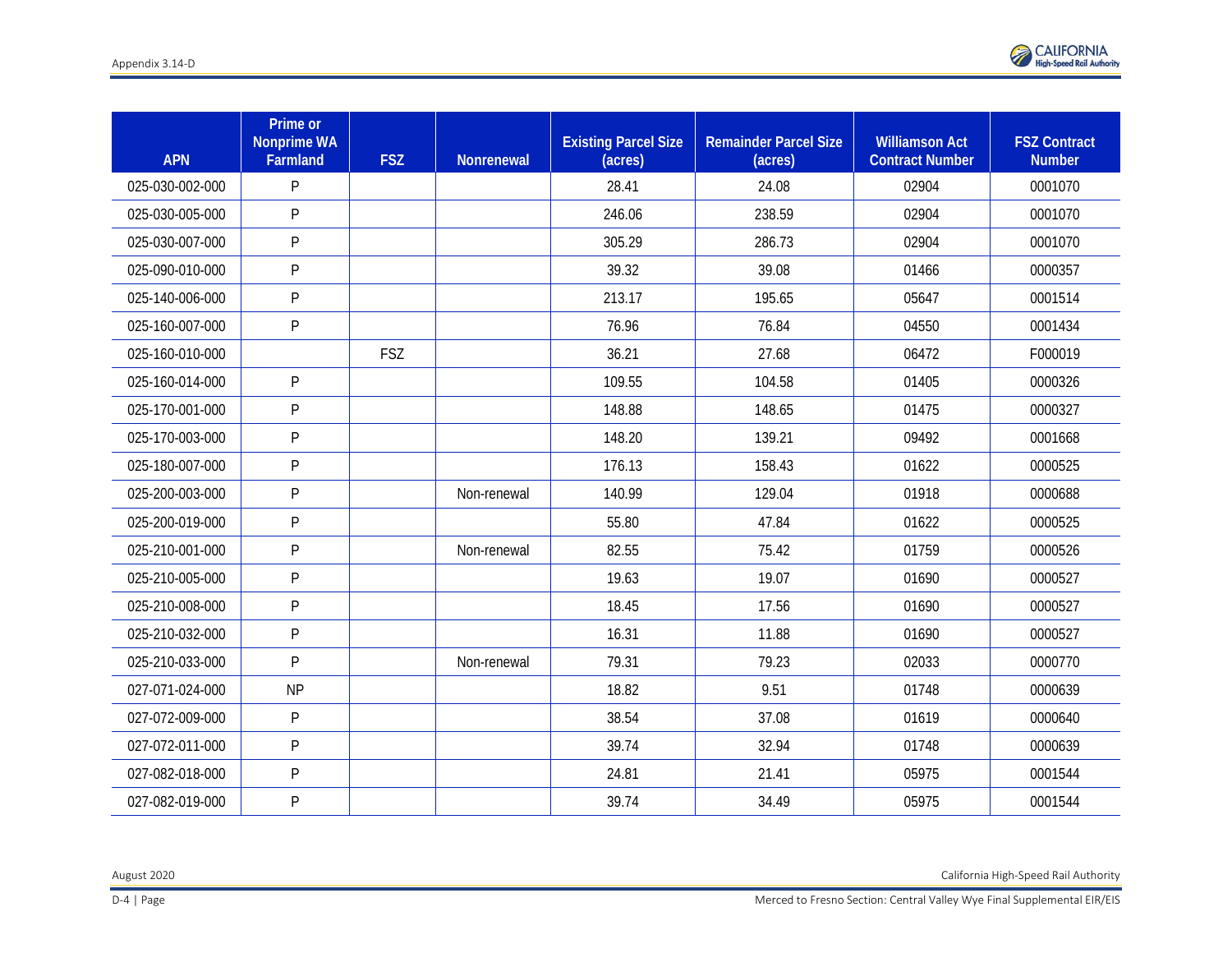| <b>APN</b>      | Prime or<br><b>Nonprime WA</b><br>Farmland | <b>FSZ</b> | Nonrenewal  | <b>Existing Parcel Size</b><br>(acres) | <b>Remainder Parcel Size</b><br>(acres) | <b>Williamson Act</b><br><b>Contract Number</b> | <b>FSZ Contract</b><br><b>Number</b> |
|-----------------|--------------------------------------------|------------|-------------|----------------------------------------|-----------------------------------------|-------------------------------------------------|--------------------------------------|
| 027-172-001-000 | P                                          |            |             | 29.66                                  | 21.49                                   | 01748                                           | 0000639                              |
| 027-172-002-000 | <b>NP</b>                                  |            |             | 48.50                                  | 39.73                                   | 01748                                           | 0000639                              |
| 027-172-003-000 | P                                          |            |             | 58.14                                  | 50.41                                   | 03593                                           | 0001197                              |
| 027-172-004-000 | P                                          |            |             | 56.91                                  | 50.14                                   | 03593                                           | 0001197                              |
| 029-010-001-000 | P                                          |            |             | 433.49                                 | 416.13                                  | 03866                                           | 0001254                              |
| 029-010-003-000 | $\mathsf{P}$                               |            | Non-renewal | 92.26                                  | 66.33                                   | 01875                                           | 0000691                              |
| 029-010-004-000 | $\mathsf{P}$                               |            | Non-renewal | 94.56                                  | 84.34                                   | 01875                                           | 0000691                              |
| 029-020-002-000 | $\mathsf{P}$                               |            |             | 155.28                                 | 150.03                                  | 01147                                           | 0000152                              |
| 029-020-004-000 | $\mathsf{P}$                               |            |             | 155.98                                 | 153.97                                  | 01147                                           | 0000152                              |
| 029-020-005-000 | $\mathsf{P}$                               |            | Non-renewal | 155.60                                 | 120.03                                  | 01147                                           | 0000152                              |
| 029-040-008-000 | $\mathsf{P}$                               |            | Non-renewal | 39.40                                  | 38.35                                   | 01147                                           | 0000152                              |
| 029-040-012-000 | $\mathsf{P}$                               |            | Non-renewal | 150.72                                 | 149.60                                  | 01147                                           | 0000152                              |
| 029-040-013-000 | $\overline{P}$                             |            | Non-renewal | 159.80                                 | 152.41                                  | 01147                                           | 0000152                              |
| 029-140-021-000 | $\mathsf{P}$                               |            |             | 39.03                                  | 38.68                                   | 01705                                           | 0000543                              |
| 029-140-032-000 | $\mathsf{P}$                               |            |             | 78.44                                  | 67.90                                   | 01705                                           | 0000543                              |
| 029-140-033-000 | $\mathsf{P}$                               |            |             | 47.94                                  | 47.77                                   | 01705                                           | 0000543                              |
| 029-140-039-000 | P                                          |            |             | 56.44                                  | 38.98                                   | 01712                                           | 0001454                              |
| 029-140-040-000 | P                                          |            |             | 38.24                                  | 36.91                                   | 04712                                           | 0001454                              |
| 029-210-037-000 | P                                          |            |             | 37.24                                  | 24.88                                   | 07237                                           | 0001605                              |
| 029-220-002-000 |                                            |            |             | 166.21                                 | 151.96                                  | 06950                                           | F000208                              |
| 029-220-003-000 | $\mathsf{P}$                               |            |             | 9.30                                   | 5.72                                    | 01376                                           | 0000458                              |
| 029-220-004-000 | P                                          |            |             | 8.88                                   | 5.85                                    | 01376                                           | 0000458                              |
| 029-220-005-000 | P                                          |            |             | 7.11                                   | 5.30                                    | 01376                                           | 0000458                              |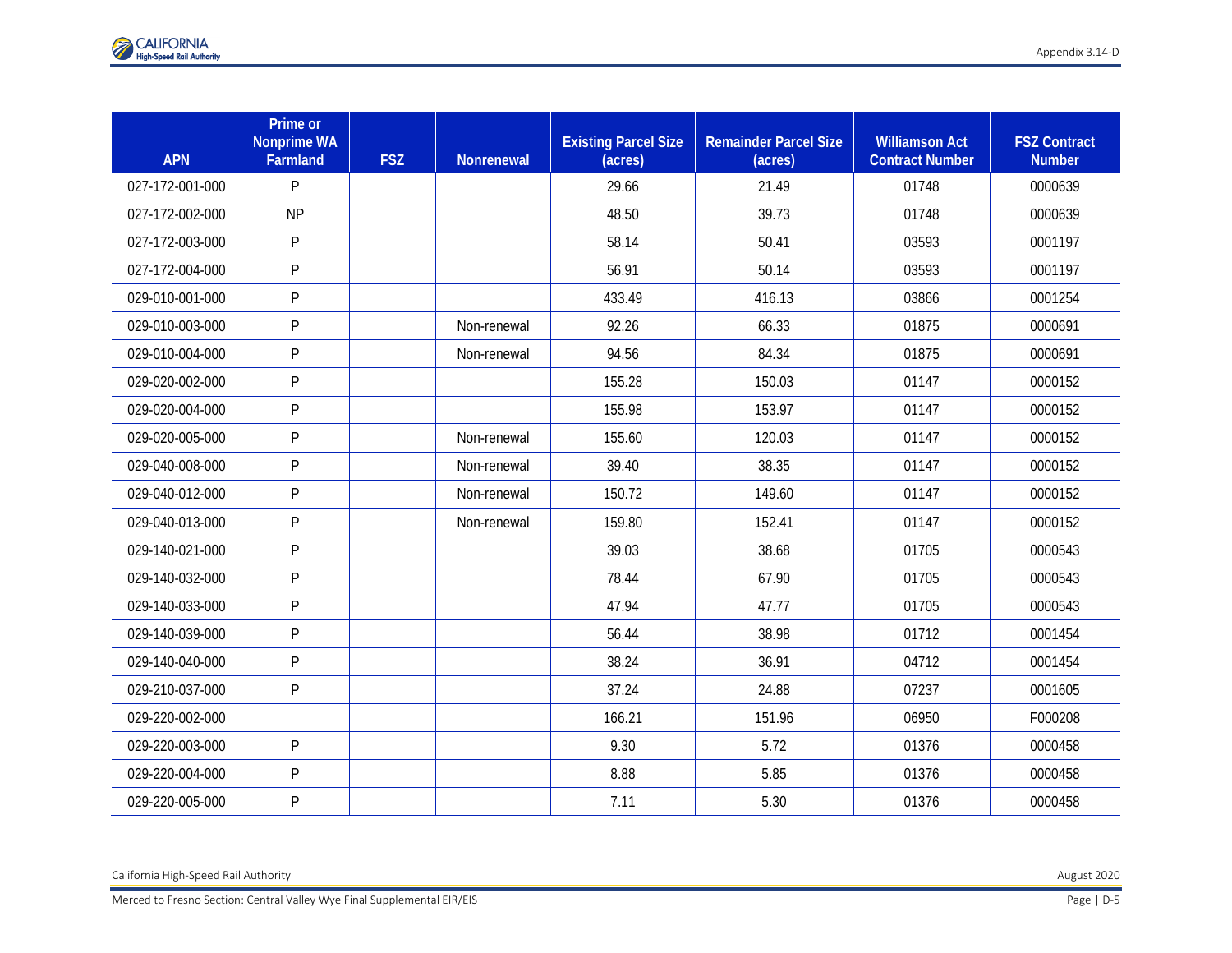

| <b>APN</b>           | Prime or<br><b>Nonprime WA</b><br>Farmland | <b>FSZ</b> | <b>Nonrenewal</b> | <b>Existing Parcel Size</b><br>(acres) | <b>Remainder Parcel Size</b><br>(acres) | <b>Williamson Act</b><br><b>Contract Number</b> | <b>FSZ Contract</b><br><b>Number</b> |
|----------------------|--------------------------------------------|------------|-------------------|----------------------------------------|-----------------------------------------|-------------------------------------------------|--------------------------------------|
| 029-220-019-000      | P                                          | <b>FSZ</b> |                   | 39.33                                  | 38.60                                   | 06966                                           | F000207                              |
| 029-220-020-000      | P                                          | FSZ        |                   | 56.72                                  | 48.84                                   | 06966                                           | F000207                              |
| <b>Merced County</b> |                                            |            |                   |                                        |                                         |                                                 |                                      |
| 073-390-011-000      | P                                          |            |                   | 35.86                                  | 35.49                                   | 000666                                          | N/A                                  |
| 073-400-003-000      | P                                          |            |                   | 18.18                                  | 16.46                                   | 000666                                          | N/A                                  |
| 073-400-009-000      | P                                          |            |                   | 46.41                                  | 45.84                                   | 000666                                          | N/A                                  |
| 073-400-015-000      | P                                          |            |                   | 159.89                                 | 155.10                                  | 01086                                           | N/A                                  |
| 073-400-017-000      | P                                          |            |                   | 22.14                                  | 16.95                                   | 05015                                           | N/A                                  |
| 073-400-027-000      | P                                          |            |                   | 199.74                                 | 198.45                                  | 000666                                          | N/A                                  |
| 074-150-003-000      | P                                          |            |                   | 44.27                                  | 38.31                                   | 000610                                          | N/A                                  |
| 074-150-004-000      | P                                          |            |                   | 447.74                                 | 447.56                                  | 000665                                          | N/A                                  |
| 074-150-008-000      | P                                          |            |                   | 266.52                                 | 260.56                                  | 000665                                          | N/A                                  |
| 074-150-010-000      | P                                          |            |                   | 390.94                                 | 359.05                                  | 000665                                          | N/A                                  |
| 074-160-019-000      | P                                          |            |                   | 68.98                                  | 57.24                                   | 01070                                           | N/A                                  |
| 074-160-022-000      | P                                          |            |                   | 104.58                                 | 80.62                                   | 000610                                          | N/A                                  |
| 074-160-026-000      | <b>NP</b>                                  |            |                   | 86.91                                  | 75.97                                   | 000657                                          | N/A                                  |
| 074-160-037-000      | P                                          |            |                   | 261.28                                 | 260.77                                  | 000657                                          | N/A                                  |
| 074-160-039-000      | $\mathsf{P}$                               |            |                   | 118.94                                 | 107.28                                  | 01070                                           | N/A                                  |
| 074-160-040-000      | P                                          |            |                   | 115.08                                 | 111.75                                  | 01070                                           | N/A                                  |
| 074-160-046-000      | $\mathsf{P}$                               |            |                   | 646.61                                 | 642.91                                  | 000610                                          | N/A                                  |
| 074-160-053-000      | $\mathsf{P}$                               |            |                   | 19.58                                  | 15.61                                   | 000657                                          | N/A                                  |
| 074-160-054-000      | $\mathsf{P}$                               |            |                   | 453.62                                 | 414.60                                  | 000657                                          | N/A                                  |
| 075-090-005-000      | $\mathsf{P}$                               |            |                   | 327.58                                 | 323.59                                  | 000037                                          | N/A                                  |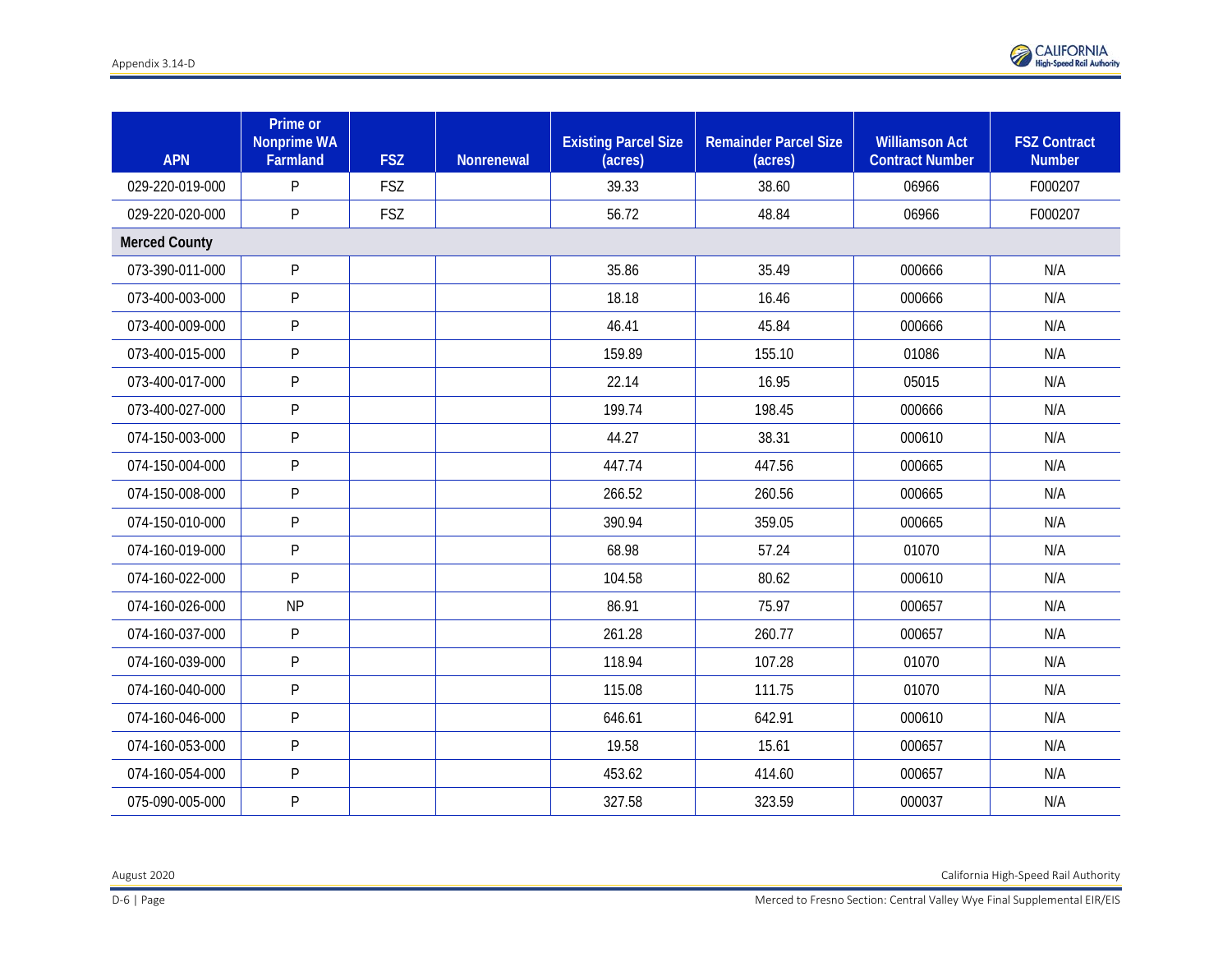| <b>APN</b>      | Prime or<br><b>Nonprime WA</b><br>Farmland | <b>FSZ</b> | Nonrenewal | <b>Existing Parcel Size</b><br>(acres) | <b>Remainder Parcel Size</b><br>(acres) | <b>Williamson Act</b><br><b>Contract Number</b> | <b>FSZ Contract</b><br><b>Number</b> |
|-----------------|--------------------------------------------|------------|------------|----------------------------------------|-----------------------------------------|-------------------------------------------------|--------------------------------------|
| 075-100-003-000 | P                                          |            |            | 322.96                                 | 320.96                                  | 000312                                          | N/A                                  |
| 075-100-004-000 | P                                          |            |            | 324.24                                 | 313.00                                  | 000312                                          | N/A                                  |
| 075-100-009-000 | P                                          |            |            | 163.21                                 | 153.60                                  | 000484                                          | N/A                                  |
| 075-100-011-000 | P                                          |            |            | 80.75                                  | 79.04                                   | 000589                                          | N/A                                  |
| 075-100-012-000 | P                                          |            |            | 8.44                                   | 7.29                                    | 000589                                          | N/A                                  |
| 075-100-013-000 | P                                          |            |            | 191.77                                 | 190.44                                  | 000589                                          | N/A                                  |
| 075-100-024-000 | P                                          |            |            | 317.21                                 | 314.15                                  | 000694                                          | N/A                                  |
| 075-100-027-000 | P                                          |            |            | 1.20                                   | 1.01                                    | 000484                                          | N/A                                  |
| 075-100-030-000 | <b>NP</b>                                  |            |            | 99.80                                  | 98.69                                   | 000692                                          | N/A                                  |
| 075-110-048-000 | <b>NP</b>                                  |            |            | 153.55                                 | 144.21                                  | 000484                                          | N/A                                  |
| 075-130-020-000 | <b>NP</b>                                  |            |            | 57.68                                  | 50.38                                   | 04008                                           | N/A                                  |
| 085-270-001-000 | P                                          |            |            | 39.64                                  | 30.69                                   | 000666                                          | N/A                                  |
| 085-270-010-000 | P                                          |            |            | 110.24                                 | 102.64                                  | 08023                                           | N/A                                  |
| 085-270-012-000 | P                                          |            |            | 171.44                                 | 154.04                                  | 01127                                           | N/A                                  |
| 085-270-013-000 | P                                          |            |            | 20.26                                  | 6.09                                    | 05015                                           | N/A                                  |
| 085-270-015-000 | P                                          |            |            | 15.16                                  | 3.52                                    | 05015                                           | N/A                                  |
| 085-270-020-000 | $\mathsf{P}$                               |            |            | 25.52                                  | 23.48                                   | 000571                                          | N/A                                  |
| 085-270-028-000 | $\mathsf{P}$                               |            |            | 60.00                                  | 57.47                                   | 000666                                          | N/A                                  |
| 085-280-014-000 | $\mathsf{P}$                               |            |            | 21.76                                  | 18.38                                   | 000310                                          | N/A                                  |
| 085-280-029-000 | P                                          |            |            | 79.31                                  | 70.29                                   | 000666                                          | N/A                                  |
| 085-280-031-000 | P                                          |            |            | 26.19                                  | 20.75                                   | 01093                                           | N/A                                  |
| 085-280-032-000 | P                                          |            |            | 125.17                                 | 120.47                                  | 01029                                           | N/A                                  |
| 085-280-033-000 | P                                          |            |            | 114.73                                 | 111.77                                  | 01102                                           | N/A                                  |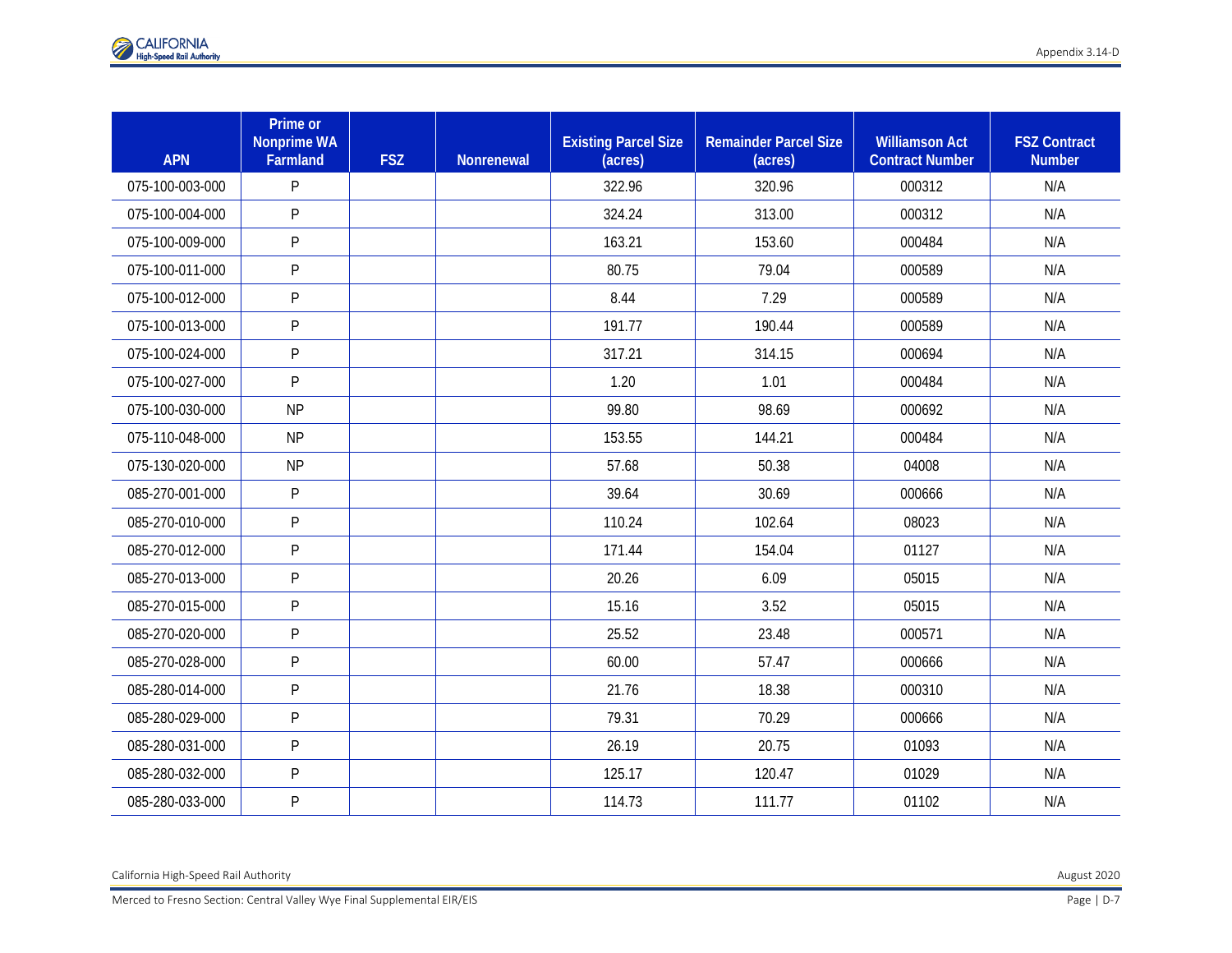

| <b>APN</b>      | Prime or<br>Nonprime WA<br><b>Farmland</b> | <b>FSZ</b> | Nonrenewal | <b>Existing Parcel Size</b><br>(acres) | <b>Remainder Parcel Size</b><br>(acres) | <b>Williamson Act</b><br><b>Contract Number</b> | <b>FSZ Contract</b><br><b>Number</b> |
|-----------------|--------------------------------------------|------------|------------|----------------------------------------|-----------------------------------------|-------------------------------------------------|--------------------------------------|
| 085-290-025-000 | D                                          |            |            | 0.68                                   | 0.17                                    | 01102                                           | N/A                                  |
| 085-290-037-000 | D                                          |            |            | 9.71                                   | 5.36                                    | 000697                                          | N/A                                  |
| 085-370-002-000 | D                                          |            |            | 106.86                                 | 96.95                                   | 05015                                           | N/A                                  |
| 085-370-017-000 | D                                          |            |            | 328.49                                 | 301.30                                  | 000666                                          | N/A                                  |

APN = Assessor's Parcel Number

WA = Williamson Act

FSZ = Farmland Security Zone

P = Prime

NP = Nonprime

N/A = not applicable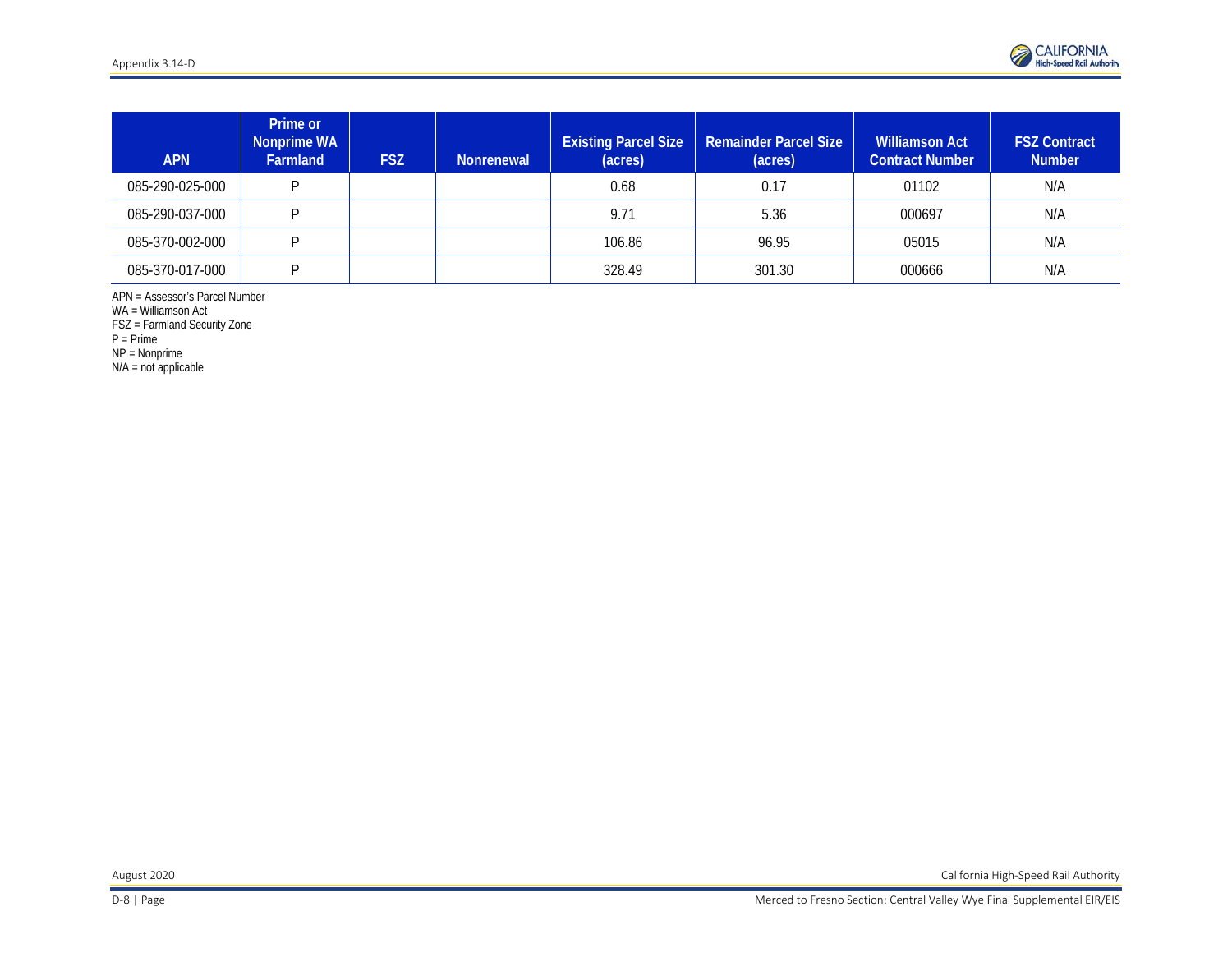### **Table 3 Protected Farmland Affected by SR 152 (North) to Road 19 Wye Alternative**

| <b>APN</b>           | <b>Prime or Non-</b><br><b>Prime WA</b><br><b>Farmland</b> | <b>FSZ</b> | <b>Non-Renewal</b> | <b>Existing Parcel Size</b><br>(acres) | <b>Remainder Parcel Size</b><br>(acres) | <b>Williamson Act</b><br><b>Contract Number</b> | <b>FSZ Contract</b><br><b>Number</b> |
|----------------------|------------------------------------------------------------|------------|--------------------|----------------------------------------|-----------------------------------------|-------------------------------------------------|--------------------------------------|
| <b>Madera County</b> |                                                            |            |                    |                                        |                                         |                                                 |                                      |
| 020-031-004-000      | $\mathsf{P}$                                               |            |                    | 351.85                                 | 319.26                                  | 01689                                           | 0000515                              |
| 020-032-009-000      | P                                                          |            |                    | 93.47                                  | 80.44                                   | 01911                                           | 0000684                              |
| 020-032-011-000      | P                                                          |            |                    | 37.60                                  | 31.85                                   | 01911                                           | 0000684                              |
| 020-060-040-000      | $\mathsf{P}$                                               |            |                    | 113.57                                 | 103.58                                  | 02731                                           | 0000959                              |
| 020-060-042-000      |                                                            | <b>FSZ</b> |                    | 47.63                                  | 45.51                                   | 06481                                           | F000005                              |
| 020-080-020-000      | P                                                          |            |                    | 106.20                                 | 101.34                                  | 01771                                           | 0000518                              |
| 020-090-011-000      | $\mathsf{P}$                                               |            |                    | 87.30                                  | 71.81                                   | 01354                                           | 0000312                              |
| 020-090-020-000      | $\mathsf{P}$                                               |            |                    | 592.61                                 | 567.51                                  | 01354                                           | 0000312                              |
| 020-100-036-000      | $\mathsf{P}$                                               |            |                    | 84.38                                  | 81.41                                   | 01911                                           | 0000684                              |
| 021-010-042-000      | $\mathsf{P}$                                               |            |                    | 40.59                                  | 40.27                                   | 02370                                           | 0000857                              |
| 021-020-023-000      |                                                            | <b>FSZ</b> |                    | 73.07                                  | 63.80                                   | 06403                                           | F000004                              |
| 021-020-025-000      |                                                            | <b>FSZ</b> |                    | 55.61                                  | 34.89                                   | 06403                                           | F000004                              |
| 021-030-008-000      |                                                            | <b>FSZ</b> |                    | 85.06                                  | 54.57                                   | 06511                                           | F000007                              |
| 021-030-009-000      | <b>NP</b>                                                  |            |                    | 28.57                                  | 28.50                                   | 01771                                           | 0000518                              |
| 024-010-013-000      | $\mathsf{P}$                                               |            |                    | 168.49                                 | 165.78                                  | 01422                                           | 0000349                              |
| 024-020-038-000      | $\mathsf{P}$                                               |            |                    | 71.23                                  | 70.35                                   | 01690                                           | 0000527                              |
| 024-100-001-000      | $\mathsf{P}$                                               |            |                    | 30.88                                  | 30.71                                   | 01496                                           | 0000343                              |
| 024-100-006-000      | $\mathsf{P}$                                               |            |                    | 36.54                                  | 31.86                                   | 01760                                           | 0000528                              |
| 025-160-007-000      | $\mathsf{P}$                                               |            |                    | 76.96                                  | 76.84                                   | 04550                                           | 0001434                              |
| 025-160-010-000      |                                                            | <b>FSZ</b> |                    | 36.21                                  | 31.11                                   | 06472                                           | F000019                              |
| 025-160-014-000      | P                                                          |            |                    | 109.55                                 | 106.70                                  | 01405                                           | 0000326                              |
| 025-170-001-000      | $\mathsf{P}$                                               |            |                    | 148.88                                 | 148.65                                  | 01475                                           | 0000327                              |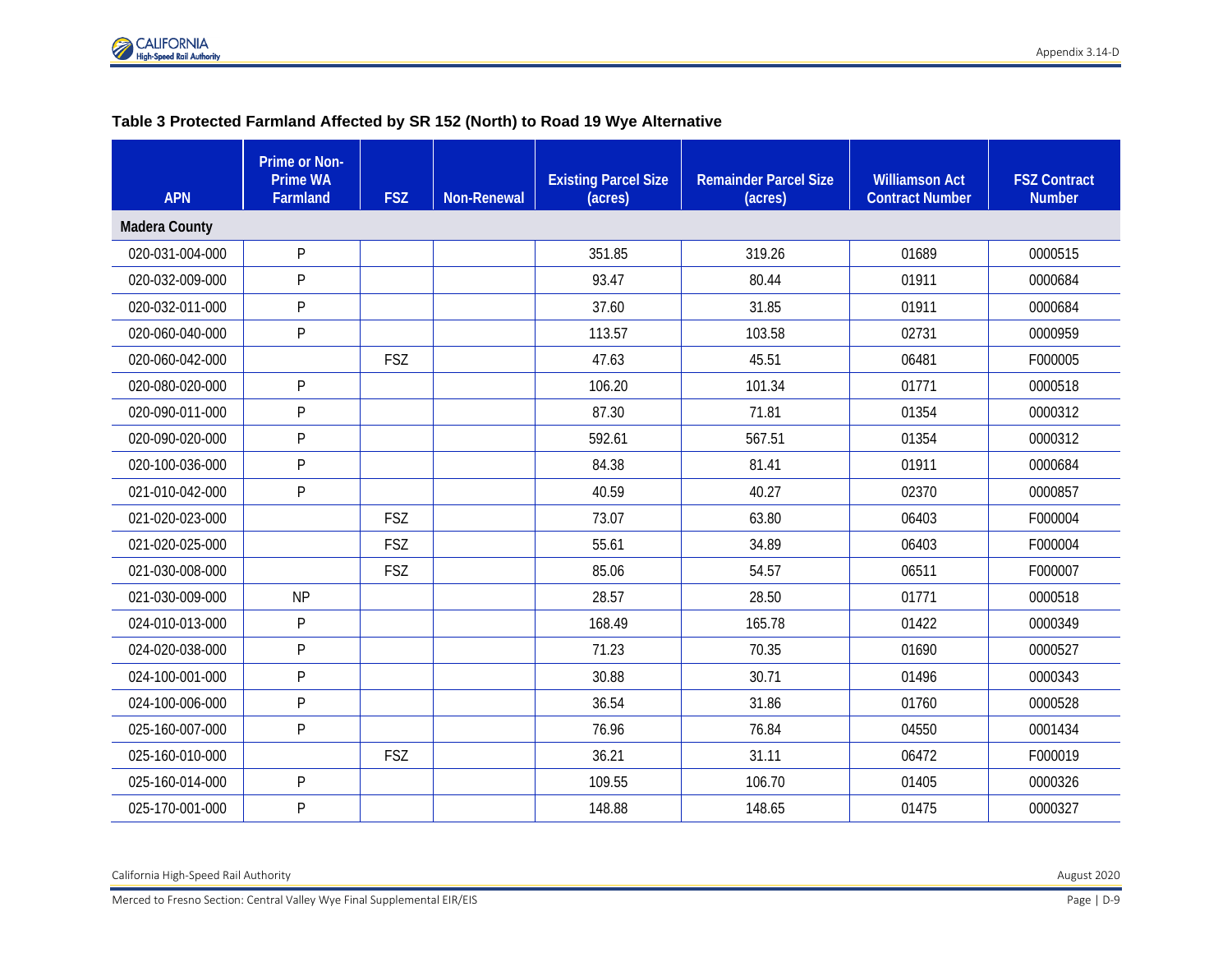

| <b>APN</b>      | Prime or Non-<br><b>Prime WA</b><br>Farmland | <b>FSZ</b> | <b>Non-Renewal</b> | <b>Existing Parcel Size</b><br>(acres) | <b>Remainder Parcel Size</b><br>(acres) | <b>Williamson Act</b><br><b>Contract Number</b> | <b>FSZ Contract</b><br><b>Number</b> |
|-----------------|----------------------------------------------|------------|--------------------|----------------------------------------|-----------------------------------------|-------------------------------------------------|--------------------------------------|
| 025-170-003-000 | P                                            |            |                    | 148.20                                 | 139.97                                  | 09492                                           | 0001668                              |
| 025-180-007-000 | P                                            |            |                    | 176.13                                 | 161.67                                  | 01622                                           | 0000525                              |
| 025-200-019-000 | P                                            |            |                    | 55.80                                  | 45.16                                   | 01622                                           | 0000525                              |
| 026-030-002-000 | P                                            |            | Non-renewal        | 269.62                                 | 247.63                                  | 01153                                           | 0000154                              |
| 026-090-001-000 | P                                            |            | Non-renewal        | 638.43                                 | 595.24                                  | 01153                                           | 0000154                              |
| 026-100-001-000 | P                                            |            |                    | 314.79                                 | 314.64                                  | 01153                                           | 0000154                              |
| 026-100-002-000 | P                                            |            |                    | 314.94                                 | 308.84                                  | 01153                                           | 0000154                              |
| 026-150-001-000 | P                                            |            | Non-renewal        | 114.64                                 | 109.12                                  | 01153                                           | 0000154                              |
| 026-150-012-000 | P                                            |            |                    | 83.31                                  | 81.67                                   | 01695                                           | 0000643                              |
| 026-150-016-000 | P                                            |            |                    | 57.99                                  | 55.15                                   | 02912                                           | 0001074                              |
| 026-160-001-000 | P                                            |            |                    | 140.56                                 | 134.89                                  | 01153                                           | 0000154                              |
| 027-010-010-000 | P                                            |            |                    | 12.42                                  | 5.27                                    | 09778                                           | 0001675                              |
| 027-010-011-000 | P                                            |            |                    | 234.48                                 | 212.12                                  | 01674                                           | 0000680                              |
| 027-032-001-000 | P                                            |            |                    | 76.78                                  | 66.83                                   | 09778                                           | 0001675                              |
| 027-032-002-000 | P                                            |            |                    | 192.72                                 | 177.56                                  | 03347                                           | 0001162                              |
| 027-032-003-000 | P                                            |            |                    | 9.74                                   | 7.11                                    | 03347                                           | 0001162                              |
| 027-032-004-000 | P                                            |            |                    | 9.62                                   | 6.78                                    | 03347                                           | 0001162                              |
| 027-071-024-000 | <b>NP</b>                                    |            |                    | 18.82                                  | 10.77                                   | 01748                                           | 0000639                              |
| 027-072-009-000 | P                                            |            |                    | 38.54                                  | 38.46                                   | 01619                                           | 0000640                              |
| 027-072-011-000 | P                                            |            |                    | 39.74                                  | 35.62                                   | 01748                                           | 0000639                              |
| 027-082-018-000 | P                                            |            |                    | 24.81                                  | 21.41                                   | 05975                                           | 0001544                              |
| 027-082-019-000 | P                                            |            |                    | 39.74                                  | 36.30                                   | 05975                                           | 0001544                              |
| 027-172-001-000 | $\mathsf{P}$                                 |            |                    | 29.66                                  | 17.80                                   | 01748                                           | 0000639                              |
| 027-172-002-000 | <b>NP</b>                                    |            |                    | 48.50                                  | 37.58                                   | 01748                                           | 0000639                              |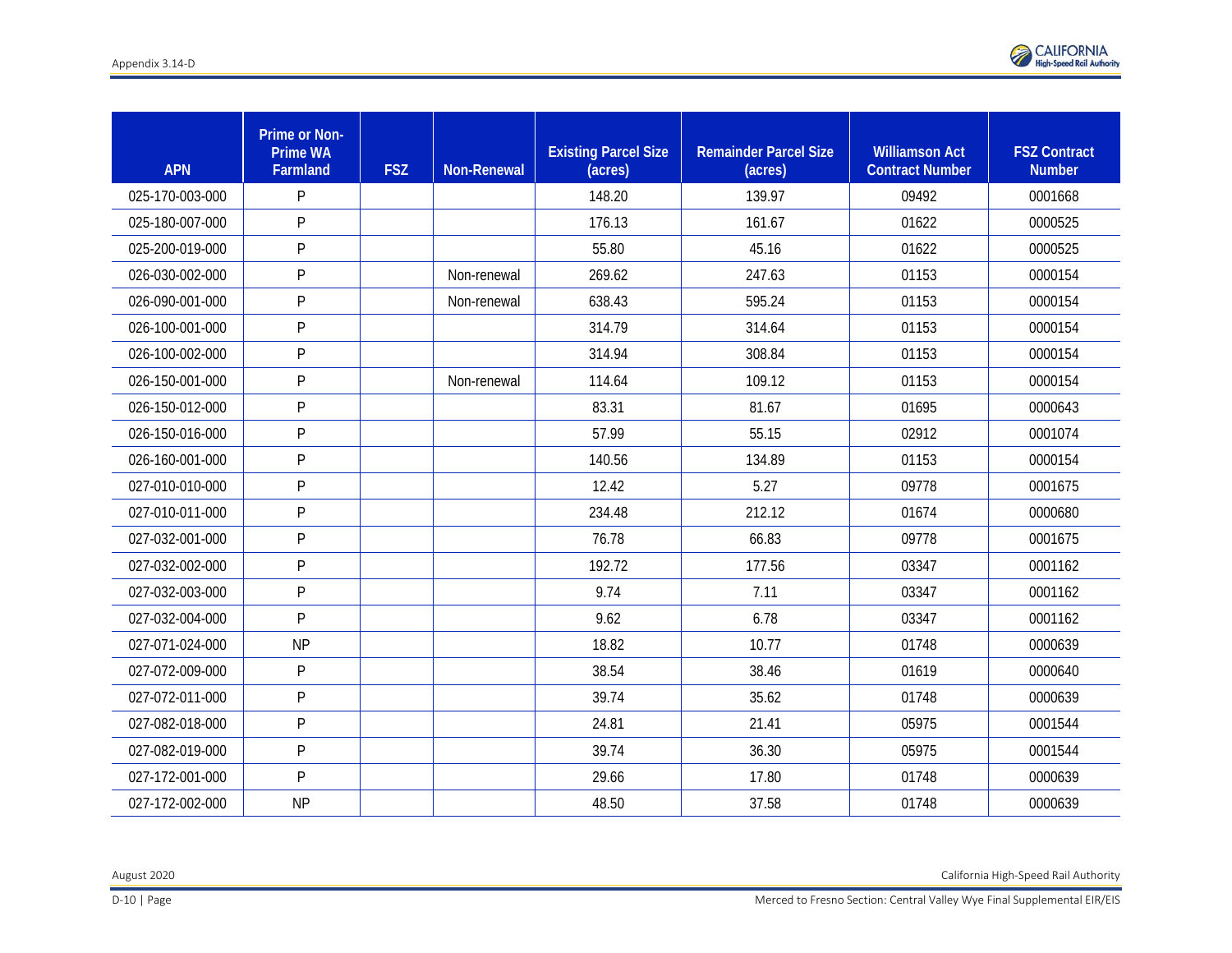| <b>APN</b>      | <b>Prime or Non-</b><br><b>Prime WA</b><br>Farmland | <b>FSZ</b> | <b>Non-Renewal</b> | <b>Existing Parcel Size</b><br>(acres) | <b>Remainder Parcel Size</b><br>(acres) | <b>Williamson Act</b><br><b>Contract Number</b> | <b>FSZ Contract</b><br><b>Number</b> |
|-----------------|-----------------------------------------------------|------------|--------------------|----------------------------------------|-----------------------------------------|-------------------------------------------------|--------------------------------------|
| 027-172-003-000 | P                                                   |            |                    | 58.14                                  | 47.05                                   | 03593                                           | 0001197                              |
| 027-172-004-000 | P                                                   |            |                    | 56.91                                  | 48.53                                   | 03593                                           | 0001197                              |
| 027-172-008-000 | P                                                   |            |                    | 93.52                                  | 92.63                                   | 03593                                           | 0001197                              |
| 029-010-001-000 | P                                                   |            |                    | 433.49                                 | 413.97                                  | 03866                                           | 0001254                              |
| 029-010-003-000 | P                                                   |            | Non-renewal        | 92.26                                  | 72.13                                   | 01875                                           | 0000691                              |
| 029-010-004-000 | P                                                   |            | Non-renewal        | 94.56                                  | 81.00                                   | 01875                                           | 0000691                              |
| 029-020-002-000 | P                                                   |            |                    | 155.28                                 | 152.66                                  | 01147                                           | 0000152                              |
| 029-020-004-000 | P                                                   |            |                    | 155.98                                 | 155.43                                  | 01147                                           | 0000152                              |
| 029-020-005-000 | P                                                   |            | Non-renewal        | 155.60                                 | 123.09                                  | 01147                                           | 0000152                              |
| 029-040-008-000 | P                                                   |            | Non-renewal        | 39.40                                  | 36.05                                   | 01147                                           | 0000152                              |
| 029-040-012-000 | P                                                   |            | Non-renewal        | 150.72                                 | 148.93                                  | 01147                                           | 0000152                              |
| 029-040-013-000 | P                                                   |            | Non-renewal        | 159.80                                 | 151.07                                  | 01147                                           | 0000152                              |
| 029-140-021-000 | P                                                   |            |                    | 39.03                                  | 37.73                                   | 01705                                           | 0000543                              |
| 029-140-032-000 | P                                                   |            |                    | 78.44                                  | 60.65                                   | 01705                                           | 0000543                              |
| 029-140-033-000 | P                                                   |            |                    | 47.94                                  | 47.47                                   | 01705                                           | 0000543                              |
| 029-140-039-000 | P                                                   |            |                    | 56.44                                  | 34.19                                   | 01712                                           | 0001454                              |
| 029-140-040-000 | $\sf P$                                             |            |                    | 38.24                                  | 36.91                                   | 04712                                           | 0001454                              |
| 029-210-037-000 | P                                                   |            |                    | 37.24                                  | 24.62                                   | 07237                                           | 0001605                              |
| 029-220-002-000 |                                                     | <b>FSZ</b> |                    | 166.21                                 | 151.96                                  | 06950                                           | F000208                              |
| 029-220-003-000 | P                                                   |            |                    | 9.30                                   | 5.72                                    | 01376                                           | 0000458                              |
| 029-220-004-000 | P                                                   |            |                    | 8.88                                   | 5.85                                    | 01376                                           | 0000458                              |
| 029-220-005-000 | P                                                   |            |                    | 7.11                                   | 5.30                                    | 01376                                           | 0000458                              |
| 029-220-019-000 | P                                                   | <b>FSZ</b> |                    | 39.33                                  | 38.60                                   | 06966                                           | F000207                              |
| 029-220-020-000 | P                                                   | <b>FSZ</b> |                    | 56.72                                  | 49.05                                   | 06966                                           | F000207                              |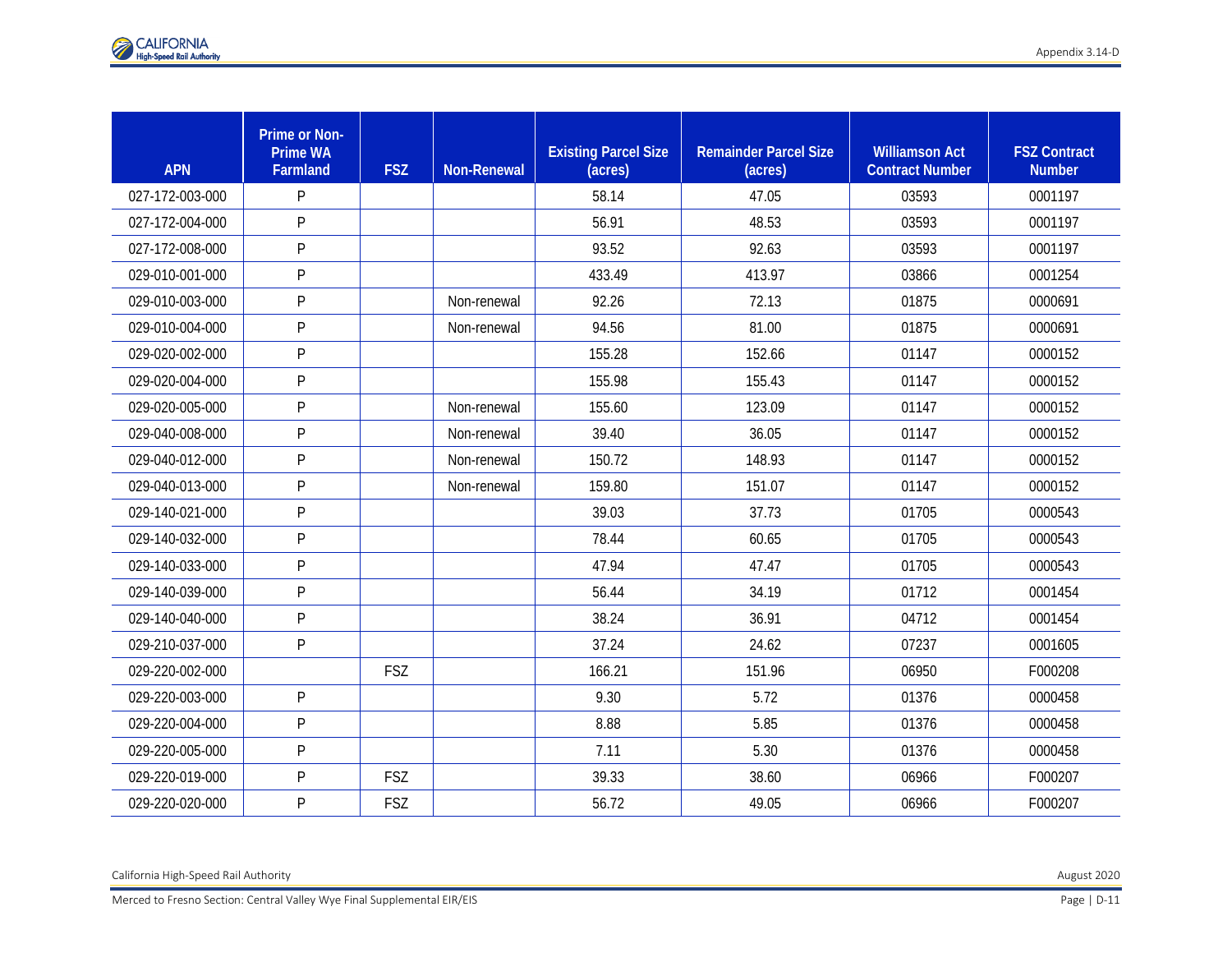

| <b>APN</b>           | Prime or Non-<br><b>Prime WA</b><br>Farmland | <b>FSZ</b> | Non-Renewal | <b>Existing Parcel Size</b><br>(acres) | <b>Remainder Parcel Size</b><br>(acres) | <b>Williamson Act</b><br><b>Contract Number</b> | <b>FSZ Contract</b><br><b>Number</b> |
|----------------------|----------------------------------------------|------------|-------------|----------------------------------------|-----------------------------------------|-------------------------------------------------|--------------------------------------|
| <b>Merced County</b> |                                              |            |             |                                        |                                         |                                                 |                                      |
| 068-190-015-000      | <b>NP</b>                                    |            |             | 228.34                                 | 226.70                                  | 000491                                          | N/A                                  |
| 073-390-011-000      | P                                            |            |             | 35.86                                  | 35.49                                   | 000666                                          | N/A                                  |
| 073-400-003-000      | P                                            |            |             | 18.18                                  | 16.46                                   | 000666                                          | N/A                                  |
| 073-400-009-000      | P                                            |            |             | 46.41                                  | 45.84                                   | 000666                                          | N/A                                  |
| 073-400-015-000      | ${\sf P}$                                    |            |             | 159.89                                 | 155.10                                  | 01086                                           | N/A                                  |
| 073-400-017-000      | P                                            |            |             | 22.14                                  | 16.95                                   | 05015                                           | N/A                                  |
| 073-400-027-000      | P                                            |            |             | 199.74                                 | 198.45                                  | 000666                                          | N/A                                  |
| 074-150-003-000      | P                                            |            |             | 44.27                                  | 38.31                                   | 000610                                          | N/A                                  |
| 074-150-004-000      | P                                            |            |             | 447.74                                 | 447.59                                  | 000665                                          | N/A                                  |
| 074-150-008-000      | $\mathsf{P}$                                 |            |             | 266.52                                 | 260.56                                  | 000665                                          | N/A                                  |
| 074-150-010-000      | $\mathsf{P}$                                 |            |             | 390.94                                 | 359.06                                  | 000665                                          | N/A                                  |
| 074-160-019-000      | ${\sf P}$                                    |            |             | 68.98                                  | 56.24                                   | 01070                                           | N/A                                  |
| 074-160-022-000      | P                                            |            |             | 104.58                                 | 80.62                                   | 000610                                          | N/A                                  |
| 074-160-026-000      | <b>NP</b>                                    |            |             | 86.91                                  | 75.97                                   | 000657                                          | N/A                                  |
| 074-160-037-000      | P                                            |            |             | 261.28                                 | 260.77                                  | 000657                                          | N/A                                  |
| 074-160-039-000      | P                                            |            |             | 118.94                                 | 108.87                                  | 01070                                           | N/A                                  |
| 074-160-040-000      | P                                            |            |             | 115.08                                 | 111.29                                  | 01070                                           | N/A                                  |
| 074-160-046-000      | P                                            |            |             | 646.61                                 | 642.22                                  | 000610                                          | N/A                                  |
| 074-160-053-000      | P                                            |            |             | 19.58                                  | 15.61                                   | 000657                                          | N/A                                  |
| 074-160-054-000      | P                                            |            |             | 453.62                                 | 414.60                                  | 000657                                          | N/A                                  |
| 075-090-005-000      | ${\sf P}$                                    |            |             | 327.58                                 | 323.59                                  | 000037                                          | N/A                                  |
| 075-100-004-000      | P                                            |            |             | 324.24                                 | 324.20                                  | 000312                                          | N/A                                  |
| 075-100-019-000      | P                                            |            |             | 298                                    | 293                                     | 000694                                          | N/A                                  |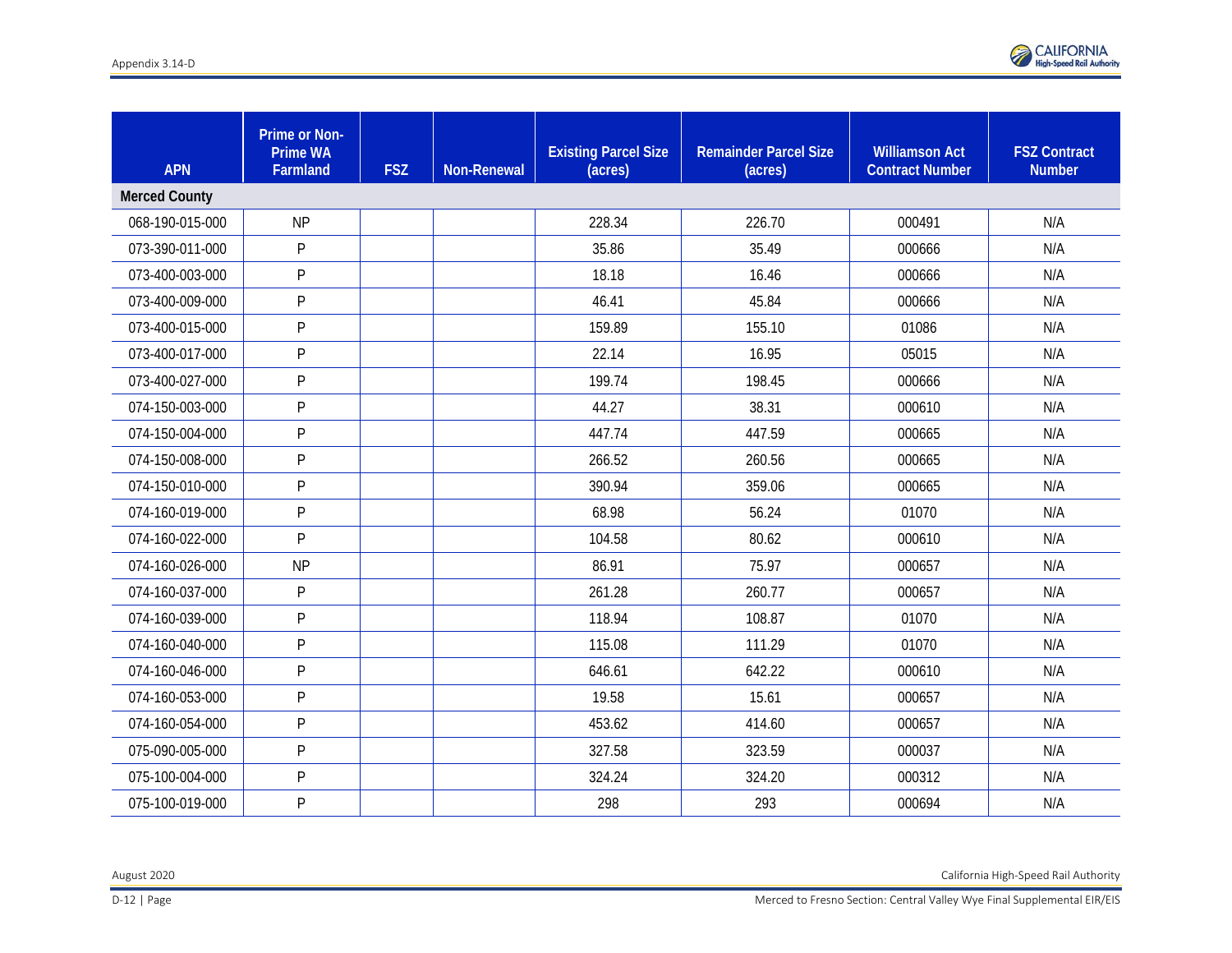| <b>APN</b>      | <b>Prime or Non-</b><br><b>Prime WA</b><br>Farmland | <b>FSZ</b> | Non-Renewal | <b>Existing Parcel Size</b><br>(acres) | <b>Remainder Parcel Size</b><br>(acres) | <b>Williamson Act</b><br><b>Contract Number</b> | <b>FSZ Contract</b><br><b>Number</b> |
|-----------------|-----------------------------------------------------|------------|-------------|----------------------------------------|-----------------------------------------|-------------------------------------------------|--------------------------------------|
| 075-110-029-000 | <b>NP</b>                                           |            |             | 605.75                                 | 548.32                                  | 000131                                          | N/A                                  |
| 075-110-045-000 | P                                                   |            |             | 159.47                                 | 158.11                                  | 000485                                          | N/A                                  |
| 085-270-001-000 | P                                                   |            |             | 39.64                                  | 30.79                                   | 000666                                          | N/A                                  |
| 085-270-010-000 | P                                                   |            |             | 110.24                                 | 102.64                                  | 08023                                           | N/A                                  |
| 085-270-012-000 | P                                                   |            |             | 171.44                                 | 152.03                                  | 01127                                           | N/A                                  |
| 085-270-013-000 | P                                                   |            |             | 20.26                                  | 5.23                                    | 05015                                           | N/A                                  |
| 085-270-015-000 | P                                                   |            |             | 15.16                                  | 3.50                                    | 05015                                           | N/A                                  |
| 085-270-020-000 | P                                                   |            |             | 25.52                                  | 23.47                                   | 000571                                          | N/A                                  |
| 085-270-028-000 | P                                                   |            |             | 60.00                                  | 57.47                                   | 000666                                          | N/A                                  |
| 085-280-014-000 | P                                                   |            |             | 21.76                                  | 18.38                                   | 000310                                          | N/A                                  |
| 085-280-029-000 | P                                                   |            |             | 79.31                                  | 70.29                                   | 000666                                          | N/A                                  |
| 085-280-031-000 | P                                                   |            |             | 26.19                                  | 20.75                                   | 01093                                           | N/A                                  |
| 085-280-032-000 | P                                                   |            |             | 125.17                                 | 120.47                                  | 01029                                           | N/A                                  |
| 085-280-033-000 | P                                                   |            |             | 114.73                                 | 111.77                                  | 01102                                           | N/A                                  |
| 085-290-025-000 | P                                                   |            |             | 0.68                                   | 0.17                                    | 01102                                           | N/A                                  |
| 085-290-037-000 | P                                                   |            |             | 9.71                                   | 5.36                                    | 000697                                          | N/A                                  |
| 085-370-002-000 | P                                                   |            |             | 106.86                                 | 96.95                                   | 05015                                           | N/A                                  |
| 085-370-017-000 | P                                                   |            |             | 328.49                                 | 301.30                                  | 000666                                          | N/A                                  |

APN = Assessor's Parcel Number

WA = Williamson Act

FSZ = Farmland Security Zone

P = Prime

NP = Nonprime

N/A = not applicable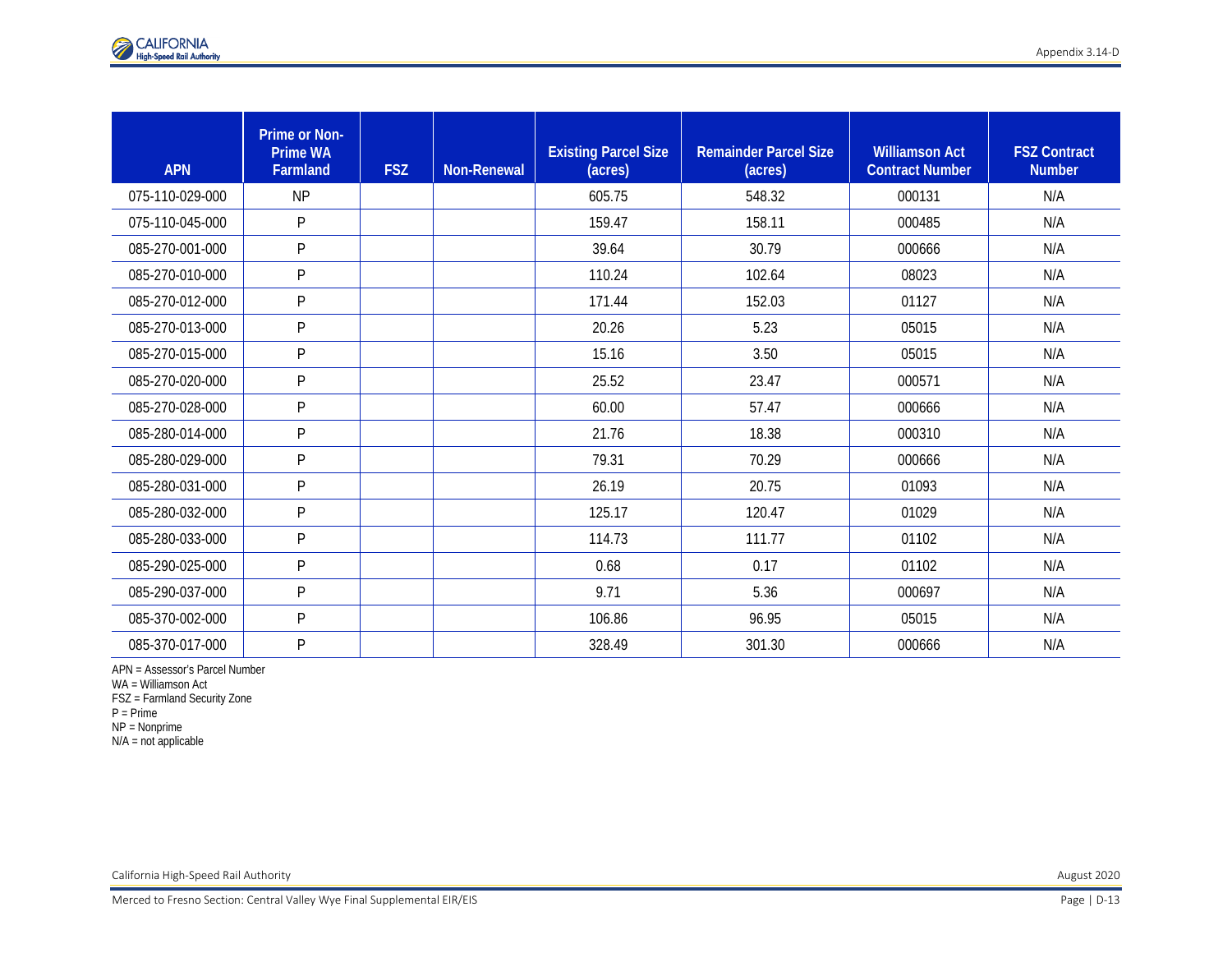

# **Table 4 Protected Farmland Affected by Avenue 21 to Road 13 Wye Alternative**

| <b>APN</b>           | Prime or Non-<br><b>Prime WA</b><br>Farmland | <b>FSZ</b> | <b>Non-Renewal</b> | <b>Existing Parcel Size</b><br>(acres) | <b>Remainder Parcel Size</b><br>(acres) | <b>Williamson Act</b><br><b>Contract Number</b> | <b>FSZ Contract</b><br><b>Number</b> |
|----------------------|----------------------------------------------|------------|--------------------|----------------------------------------|-----------------------------------------|-------------------------------------------------|--------------------------------------|
| <b>Madera County</b> |                                              |            |                    |                                        |                                         |                                                 |                                      |
| 020-110-002-000      |                                              | <b>FSZ</b> |                    | 90.23                                  | 83.99                                   | 06344                                           | F000001                              |
| 020-110-010-000      |                                              | <b>FSZ</b> |                    | 127.15                                 | 116.62                                  | 06711                                           | F000156                              |
| 020-120-003-000      |                                              | <b>FSZ</b> |                    | 647.62                                 | 608.20                                  | 06722                                           | F000157                              |
| 020-120-011-000      | P                                            |            |                    | 289.12                                 | 277.98                                  | 01354                                           | 0000312                              |
| 020-120-012-000      |                                              | <b>FSZ</b> |                    | 180.18                                 | 162.09                                  | 06711                                           | F000156                              |
| 020-130-008-000      | P                                            |            |                    | 75.52                                  | 63.77                                   | 01354                                           | 0000312                              |
| 020-130-012-000      | P                                            |            |                    | 573.74                                 | 546.46                                  | 01354                                           | 0000312                              |
| 020-130-013-000      | P                                            |            |                    | 295.46                                 | 284.96                                  | 01354                                           | 0000312                              |
| 020-130-014-000      | P                                            |            |                    | 23.86                                  | 22.98                                   | 01354                                           | 0000312                              |
| 020-150-006-000      | $\mathsf{P}$                                 |            |                    | 22.23                                  | 19.92                                   | 01354                                           | 0000312                              |
| 020-150-010-000      | P                                            |            |                    | 298.06                                 | 286.00                                  | 01354                                           | 0000312                              |
| 020-160-014-000      | $\mathsf{P}$                                 |            |                    | 223.85                                 | 216.77                                  | 01354                                           | 0000312                              |
| 020-160-015-000      | P                                            |            |                    | 163.61                                 | 160.97                                  | 01354                                           | 0000312                              |
| 021-040-008-000      | P                                            |            |                    | 57.56                                  | 51.80                                   | 02721                                           | 0000958                              |
| 021-040-009-000      |                                              | <b>FSZ</b> |                    | 54.82                                  | 46.72                                   | 06486                                           | F000008                              |
| 021-040-010-000      | P                                            |            |                    | 147.59                                 | 136.12                                  | 01643                                           | 0000521                              |
| 021-040-018-000      | P                                            |            |                    | 72.08                                  | 65.62                                   | 01462                                           | 0000317                              |
| 021-050-010-000      |                                              | <b>FSZ</b> |                    | 79.33                                  | 53.58                                   | 10038                                           | F000273                              |
| 021-050-012-000      | P                                            |            |                    | 38.54                                  | 31.17                                   | 02073                                           | 0000821                              |
| 021-050-013-000      | P                                            |            |                    | 41.05                                  | 32.20                                   | 02073                                           | 0000821                              |
| 021-050-016-000      | ${\sf P}$                                    |            |                    | 428.41                                 | 424.40                                  | 02043                                           | 0000761                              |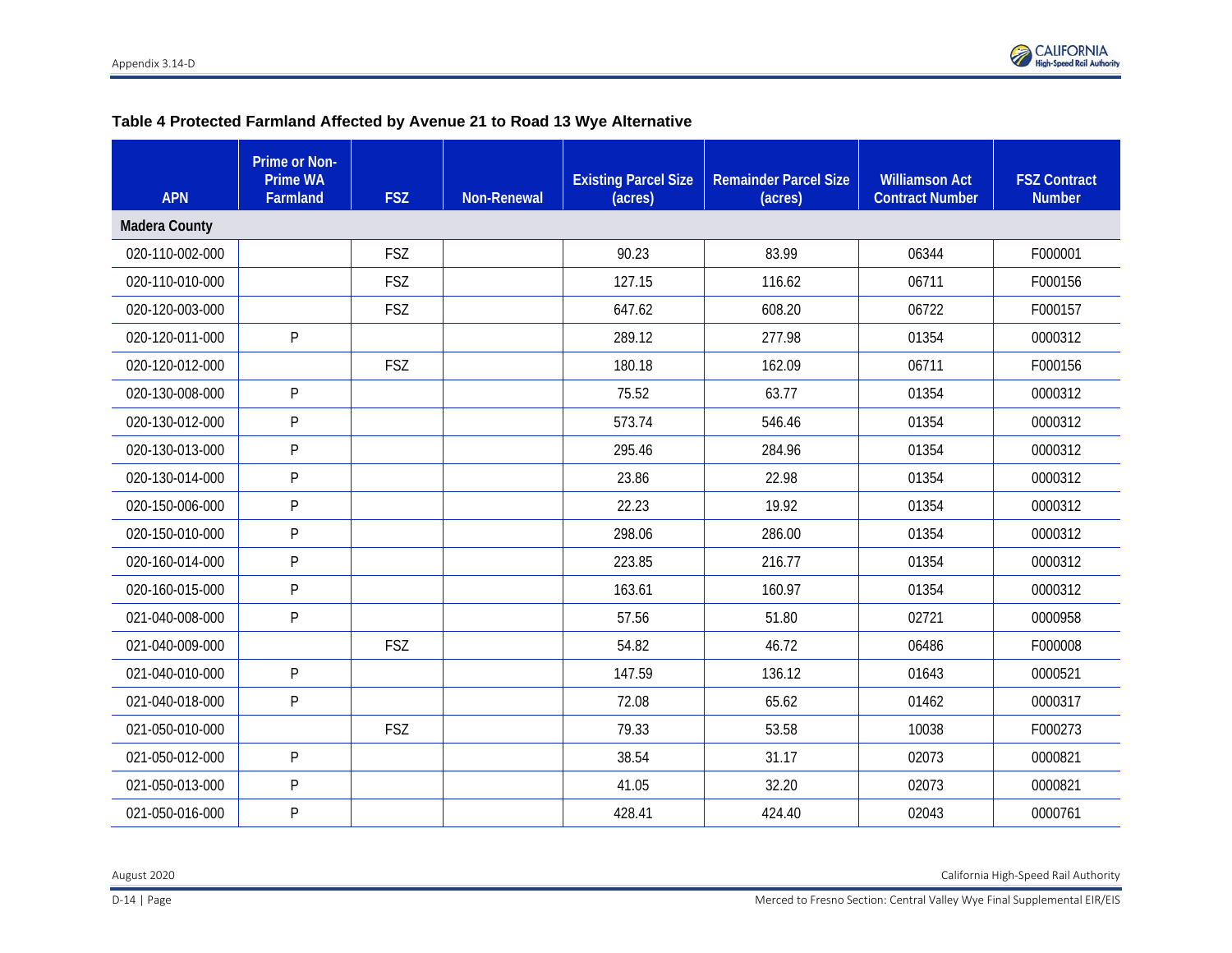| <b>APN</b>      | <b>Prime or Non-</b><br><b>Prime WA</b><br>Farmland | <b>FSZ</b> | <b>Non-Renewal</b> | <b>Existing Parcel Size</b><br>(acres) | <b>Remainder Parcel Size</b><br>(acres) | <b>Williamson Act</b><br><b>Contract Number</b> | <b>FSZ Contract</b><br><b>Number</b> |
|-----------------|-----------------------------------------------------|------------|--------------------|----------------------------------------|-----------------------------------------|-------------------------------------------------|--------------------------------------|
| 021-050-018-000 | P                                                   |            |                    | 75.46                                  | 68.81                                   | 02043                                           | 0000761                              |
| 021-050-026-000 | P                                                   |            |                    | 155.94                                 | 153.04                                  | 02656                                           | 0000966                              |
| 021-060-005-000 | P                                                   |            |                    | 79.01                                  | 57.73                                   | 02192                                           | 0000827                              |
| 021-060-006-000 | P                                                   |            |                    | 79.32                                  | 68.39                                   | 02192                                           | 0000827                              |
| 021-060-009-000 | P                                                   |            |                    | 40.94                                  | 29.73                                   | 02020                                           | 0000764                              |
| 021-080-012-000 |                                                     | <b>FSZ</b> |                    | 78.59                                  | 65.79                                   | 10039                                           | F000273                              |
| 021-080-044-000 | P                                                   |            |                    | 37.14                                  | 36.73                                   | 02656                                           | 0000966                              |
| 021-090-001-000 |                                                     | <b>FSZ</b> |                    | 41.78                                  | 36.30                                   | 06372                                           | F000013                              |
| 021-090-004-000 |                                                     | <b>FSZ</b> |                    | 39.91                                  | 38.64                                   | 06372                                           | F000013                              |
| 024-020-038-000 | P                                                   |            |                    | 71.23                                  | 69.03                                   | 01690                                           | 0000527                              |
| 024-030-005-000 | P                                                   |            |                    | 35.37                                  | 27.52                                   | 02693                                           | 0000969                              |
| 024-050-001-000 | P                                                   |            |                    | 24.20                                  | 20.95                                   | 02025                                           | 0000772                              |
| 024-050-002-000 | P                                                   |            |                    | 35.18                                  | 31.02                                   | 02025                                           | 0000772                              |
| 024-050-006-000 | P                                                   |            |                    | 55.58                                  | 51.33                                   | 02025                                           | 0000772                              |
| 024-060-011-000 | P                                                   |            |                    | 78.12                                  | 70.79                                   | 03876                                           | 0001248                              |
| 024-060-022-000 | P                                                   |            |                    | 38.44                                  | 33.24                                   | 06690                                           | 0001579                              |
| 024-060-028-000 | P                                                   |            |                    | 36.76                                  | 29.36                                   | 01419                                           | 0000342                              |
| 024-060-031-000 | P                                                   |            |                    | 38.72                                  | 33.22                                   | 01615                                           | 0000529                              |
| 024-070-005-000 | P                                                   |            |                    | 28.52                                  | 23.12                                   | 02075                                           | 0000774                              |
| 024-070-006-000 |                                                     | <b>FSZ</b> |                    | 39.22                                  | 35.12                                   | 06959                                           | F000185                              |
| 024-070-007-000 |                                                     | <b>FSZ</b> |                    | 39.07                                  | 29.61                                   | 06959                                           | F000185                              |
| 024-070-008-000 |                                                     | <b>FSZ</b> |                    | 44.93                                  | 40.20                                   | 06959                                           | F000185                              |
| 024-070-017-000 | P                                                   |            |                    | 52.35                                  | 42.04                                   | 01599                                           | 0000530                              |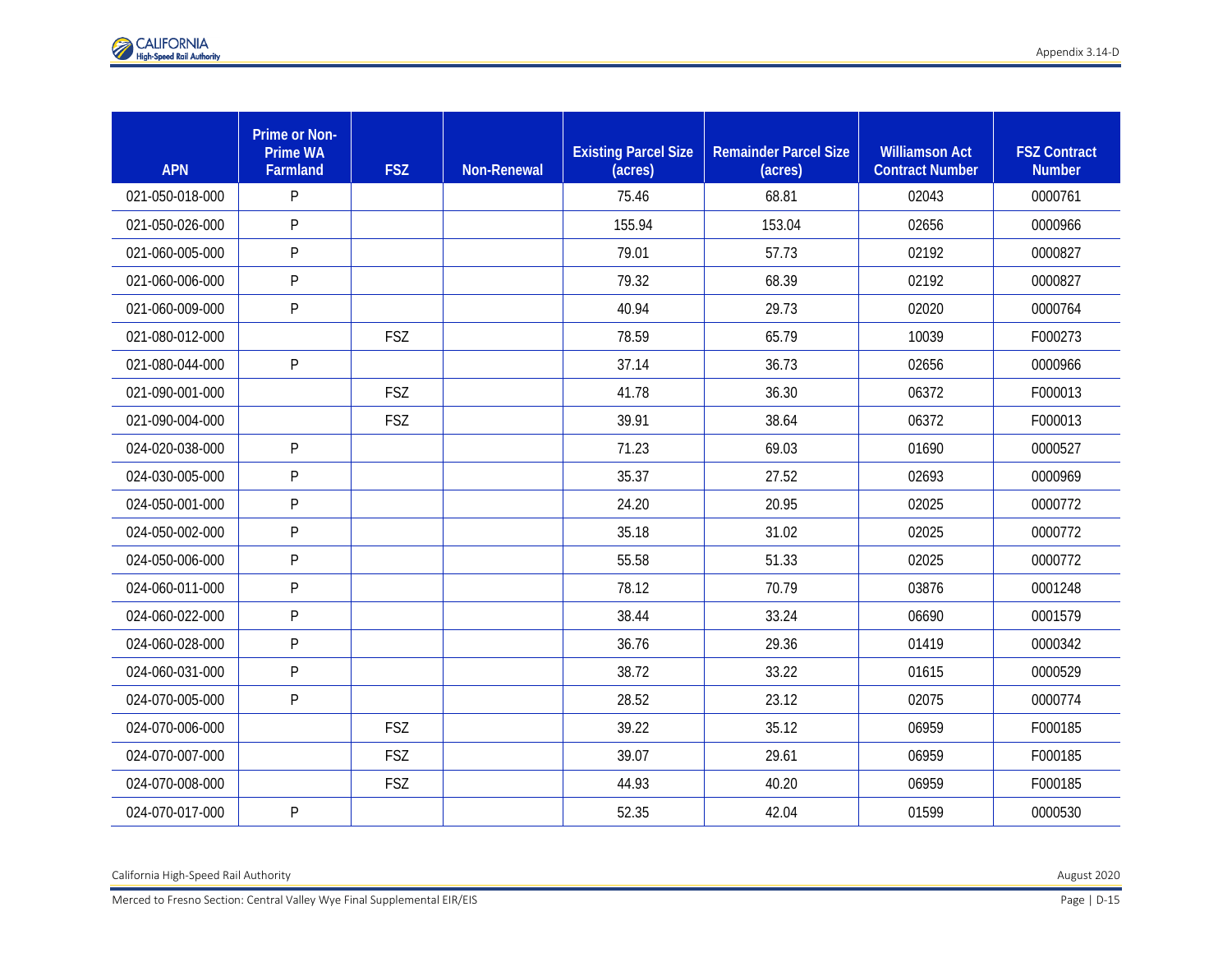

| <b>APN</b>      | Prime or Non-<br><b>Prime WA</b><br>Farmland | <b>FSZ</b> | <b>Non-Renewal</b> | <b>Existing Parcel Size</b><br>(acres) | <b>Remainder Parcel Size</b><br>(acres) | <b>Williamson Act</b><br><b>Contract Number</b> | <b>FSZ Contract</b><br><b>Number</b> |
|-----------------|----------------------------------------------|------------|--------------------|----------------------------------------|-----------------------------------------|-------------------------------------------------|--------------------------------------|
| 024-070-028-000 | P                                            |            |                    | 91.68                                  | 57.92                                   | 08498                                           | 0001646                              |
| 024-070-034-000 | P                                            |            |                    | 54.18                                  | 39.93                                   | 01496                                           | 0000343                              |
| 024-090-007-000 | P                                            |            |                    | 19.53                                  | 16.89                                   | 04076                                           | 0001299                              |
| 024-090-008-000 | P                                            |            |                    | 18.94                                  | 17.33                                   | 01316                                           | 0000365                              |
| 024-090-009-000 | P                                            |            |                    | 19.24                                  | 18.19                                   | 01622                                           | 0000525                              |
| 024-120-001-000 | P                                            |            |                    | 49.86                                  | 44.74                                   | 02025                                           | 0000772                              |
| 024-120-002-000 | P                                            |            |                    | 160.05                                 | 138.21                                  | 02063                                           | 0000775                              |
| 024-120-003-000 | P                                            |            |                    | 29.36                                  | 23.52                                   | 02063                                           | 0000775                              |
| 024-120-004-000 | P                                            |            |                    | 13.40                                  | 13.39                                   | 01496                                           | 0000343                              |
| 024-120-009-000 | P                                            |            |                    | 32.76                                  | 26.69                                   | 02906                                           | 0001071                              |
| 024-120-010-000 | P                                            |            |                    | 20.70                                  | 16.59                                   | 01443                                           | 0000364                              |
| 024-120-011-000 | P                                            |            |                    | 79.48                                  | 61.47                                   | 04062                                           | 0001301                              |
| 024-120-023-000 | P                                            |            |                    | 90.20                                  | 80.23                                   | 01405                                           | 0000326                              |
| 024-120-029-000 | P                                            |            |                    | 39.87                                  | 36.35                                   | 01443                                           | 0000364                              |
| 024-120-033-000 | P                                            |            |                    | 39.64                                  | 38.98                                   | 03346                                           | 0001158                              |
| 024-120-034-000 | P                                            |            |                    | 39.63                                  | 34.25                                   | 03346                                           | 0001158                              |
| 024-150-001-000 | P                                            |            |                    | 141.97                                 | 140.54                                  | 01059                                           | 0000113                              |
| 024-150-006-000 | P                                            |            |                    | 39.37                                  | 37.27                                   | 01465                                           | 0000500                              |
| 024-150-007-000 | P                                            |            |                    | 38.23                                  | 29.63                                   | 01465                                           | 0000500                              |
| 024-150-009-000 | P                                            |            |                    | 39.16                                  | 34.61                                   | 01465                                           | 0000500                              |
| 025-030-001-000 | P                                            |            |                    | 14.72                                  | 14.43                                   | 02904                                           | 0001070                              |
| 025-030-002-000 | P                                            |            |                    | 28.41                                  | 21.27                                   | 02904                                           | 0001070                              |
| 025-030-005-000 | P                                            |            |                    | 246.07                                 | 237.01                                  | 02904                                           | 0001070                              |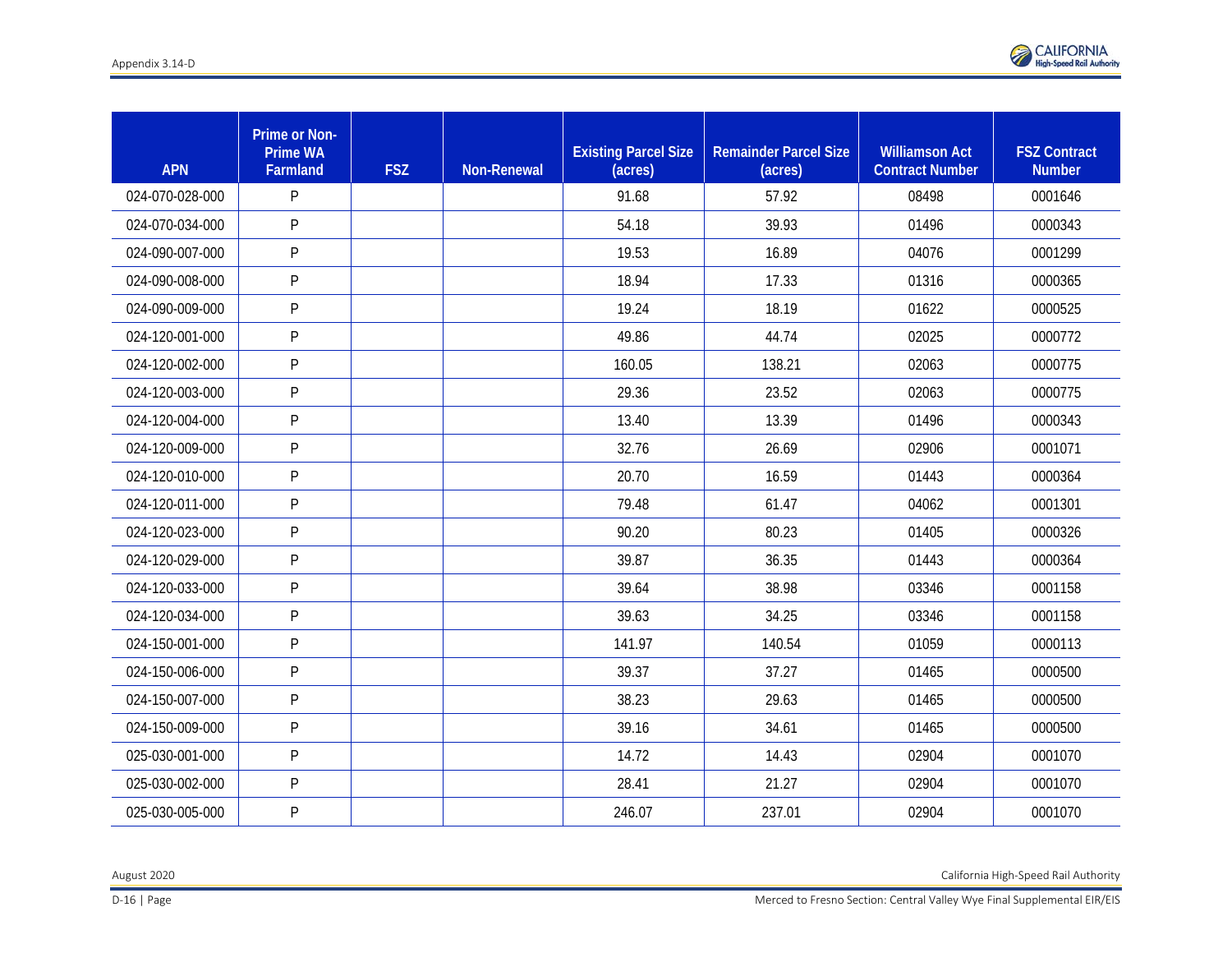| <b>APN</b>      | <b>Prime or Non-</b><br><b>Prime WA</b><br>Farmland | <b>FSZ</b> | <b>Non-Renewal</b> | <b>Existing Parcel Size</b><br>(acres) | <b>Remainder Parcel Size</b><br>(acres) | <b>Williamson Act</b><br><b>Contract Number</b> | <b>FSZ Contract</b><br><b>Number</b> |
|-----------------|-----------------------------------------------------|------------|--------------------|----------------------------------------|-----------------------------------------|-------------------------------------------------|--------------------------------------|
| 025-030-007-000 | P                                                   |            |                    | 305.29                                 | 286.37                                  | 02904                                           | 0001070                              |
| 025-090-010-000 | P                                                   |            |                    | 39.32                                  | 39.32                                   | 01466                                           | 0000357                              |
| 025-210-001-000 | P                                                   |            | Non-renewal        | 82.55                                  | 71.37                                   | 01759                                           | 0000526                              |
| 025-210-003-000 | P                                                   |            | Non-renewal        | 37.85                                  | 29.63                                   | 01759                                           | 0000526                              |
| 025-210-011-000 | P                                                   |            | Non-renewal        | 37.59                                  | 29.08                                   | 01759                                           | 0000526                              |
| 027-181-002-000 | P                                                   |            |                    | 159.94                                 | 119.46                                  | 01060                                           | 0000113                              |
| 027-182-003-000 | P                                                   |            |                    | 155.71                                 | 138.72                                  | 01691                                           | 0000540                              |
| 027-191-014-000 | P                                                   |            |                    | 76.05                                  | 65.39                                   | 01392                                           | 0000383                              |
| 027-191-015-000 | P                                                   |            |                    | 35.67                                  | 31.48                                   | 01374                                           | 0000313                              |
| 027-191-017-000 | P                                                   |            |                    | 54.60                                  | 54.29                                   | 01374                                           | 0000313                              |
| 027-191-018-000 | P                                                   |            |                    | 37.26                                  | 30.15                                   | 01374                                           | 0000313                              |
| 027-192-011-000 | P                                                   |            | Non-renewal        | 36.96                                  | 33.35                                   | 01338                                           | 0000314                              |
| 027-192-015-000 | P                                                   |            | Non-renewal        | 37.39                                  | 31.77                                   | 01338                                           | 0000314                              |
| 027-192-016-000 | P                                                   |            | Non-renewal        | 20.26                                  | 17.77                                   | 01338                                           | 0000314                              |
| 027-201-018-000 | P                                                   |            | Non-renewal        | 11.76                                  | 8.23                                    | 01877                                           | 0000693                              |
| 027-221-012-000 | P                                                   |            |                    | 74.10                                  | 64.70                                   | 04047                                           | 0001308                              |
| 027-221-013-000 | P                                                   |            |                    | 20.76                                  | 20.43                                   | 04047                                           | 0001308                              |
| 027-222-001-000 | P                                                   |            | Non-renewal        | 17.50                                  | 14.72                                   | 01338                                           | 0000314                              |
| 029-030-002-000 | P                                                   |            |                    | 91.51                                  | 82.82                                   | 04217                                           | 0001368                              |
| 029-030-003-000 | P                                                   |            |                    | 77.98                                  | 73.10                                   | 04216                                           | 0001367                              |
| 029-030-004-000 | P                                                   |            |                    | 154.08                                 | 133.24                                  | 01438                                           | 0000455                              |
| 029-040-010-000 | P                                                   |            |                    | 39.18                                  | 37.04                                   | 01147                                           | 0000152                              |
| 029-040-011-000 | P                                                   |            |                    | 41.46                                  | 38.47                                   | 01147                                           | 0000152                              |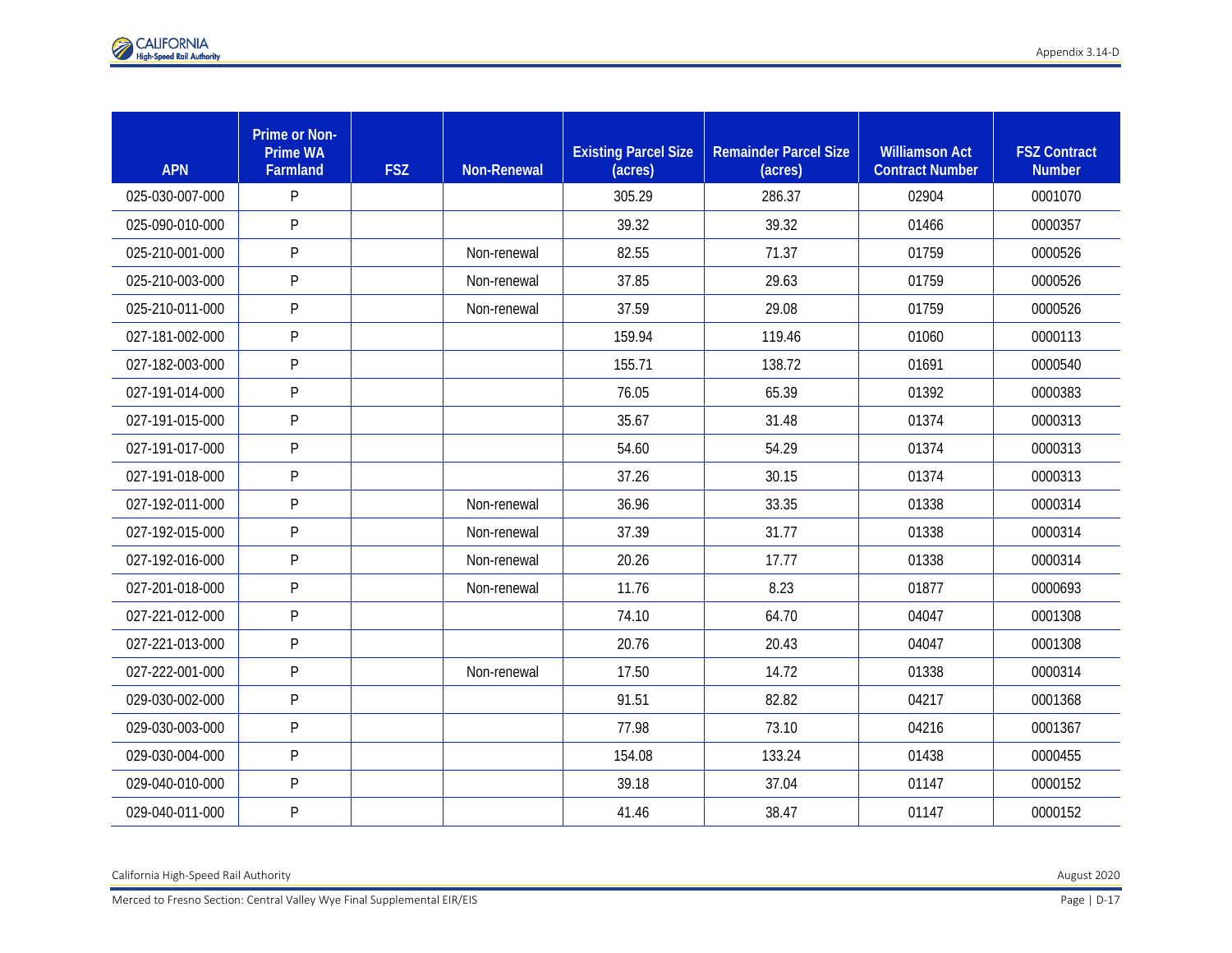

| <b>APN</b>           | Prime or Non-<br><b>Prime WA</b><br>Farmland | <b>FSZ</b> | <b>Non-Renewal</b> | <b>Existing Parcel Size</b><br>(acres) | <b>Remainder Parcel Size</b><br>(acres) | <b>Williamson Act</b><br><b>Contract Number</b> | <b>FSZ Contract</b><br><b>Number</b> |
|----------------------|----------------------------------------------|------------|--------------------|----------------------------------------|-----------------------------------------|-------------------------------------------------|--------------------------------------|
| 029-100-012-000      | P                                            |            | Non-renewal        | 298.43                                 | 269.32                                  | 01916                                           | 0000726                              |
| 029-120-002-000      | P                                            |            |                    | 58.56                                  | 52.29                                   | 01625                                           | 0000566                              |
| 029-120-003-000      | P                                            |            |                    | 19.87                                  | 19.60                                   | 01625                                           | 0000566                              |
| 029-120-007-000      | <b>NP</b>                                    |            |                    | 114.45                                 | 104.76                                  | 02700                                           | 0001015                              |
| 029-130-025-000      | P                                            |            |                    | 20.69                                  | 18.93                                   | 01625                                           | 0000566                              |
| 029-140-021-000      | P                                            |            |                    | 39.03                                  | 30.30                                   | 01705                                           | 0000543                              |
| 029-140-032-000      | P                                            |            |                    | 78.44                                  | 77.49                                   | 01705                                           | 0000543                              |
| 029-210-002-000      | P                                            |            |                    | 37.34                                  | 36.99                                   | 01677                                           | 0000638                              |
| 029-210-037-000      | P                                            |            |                    | 37.24                                  | 29.54                                   | 07237                                           | 0001605                              |
| 029-220-002-000      |                                              | <b>FSZ</b> |                    | 166.21                                 | 152.18                                  | 06950                                           | F000208                              |
| 029-220-003-000      | P                                            |            |                    | 9.30                                   | 5.79                                    | 01376                                           | 0000458                              |
| 029-220-004-000      | P                                            |            |                    | 8.88                                   | 5.79                                    | 01376                                           | 0000458                              |
| 029-220-005-000      | P                                            |            |                    | 7.11                                   | 5.26                                    | 01376                                           | 0000458                              |
| 029-220-020-000      | P                                            | <b>FSZ</b> |                    | 56.72                                  | 49.92                                   | 06966                                           | F000207                              |
| <b>Merced County</b> |                                              |            |                    |                                        |                                         |                                                 |                                      |
| 073-380-027-000      | P                                            |            |                    | 57.12                                  | 55.42                                   | 000697                                          | N/A                                  |
| 073-390-011-000      | P                                            |            |                    | 35.86                                  | 35.50                                   | 000666                                          | N/A                                  |
| 073-400-003-000      | P                                            |            |                    | 18.18                                  | 16.45                                   | 000666                                          | N/A                                  |
| 073-400-008-000      | P                                            |            |                    | 15.85                                  | 13.69                                   | 08023                                           | N/A                                  |
| 073-400-011-000      | P                                            |            |                    | 18.16                                  | 14.85                                   | 01127                                           | N/A                                  |
| 073-400-015-000      | P                                            |            |                    | 159.89                                 | 157.30                                  | 01086                                           | N/A                                  |
| 074-150-004-000      | P                                            |            |                    | 447.74                                 | 446.71                                  | 000665                                          | N/A                                  |
| 074-170-004-000      | P                                            |            |                    | 230.51                                 | 219.29                                  | 000610                                          | N/A                                  |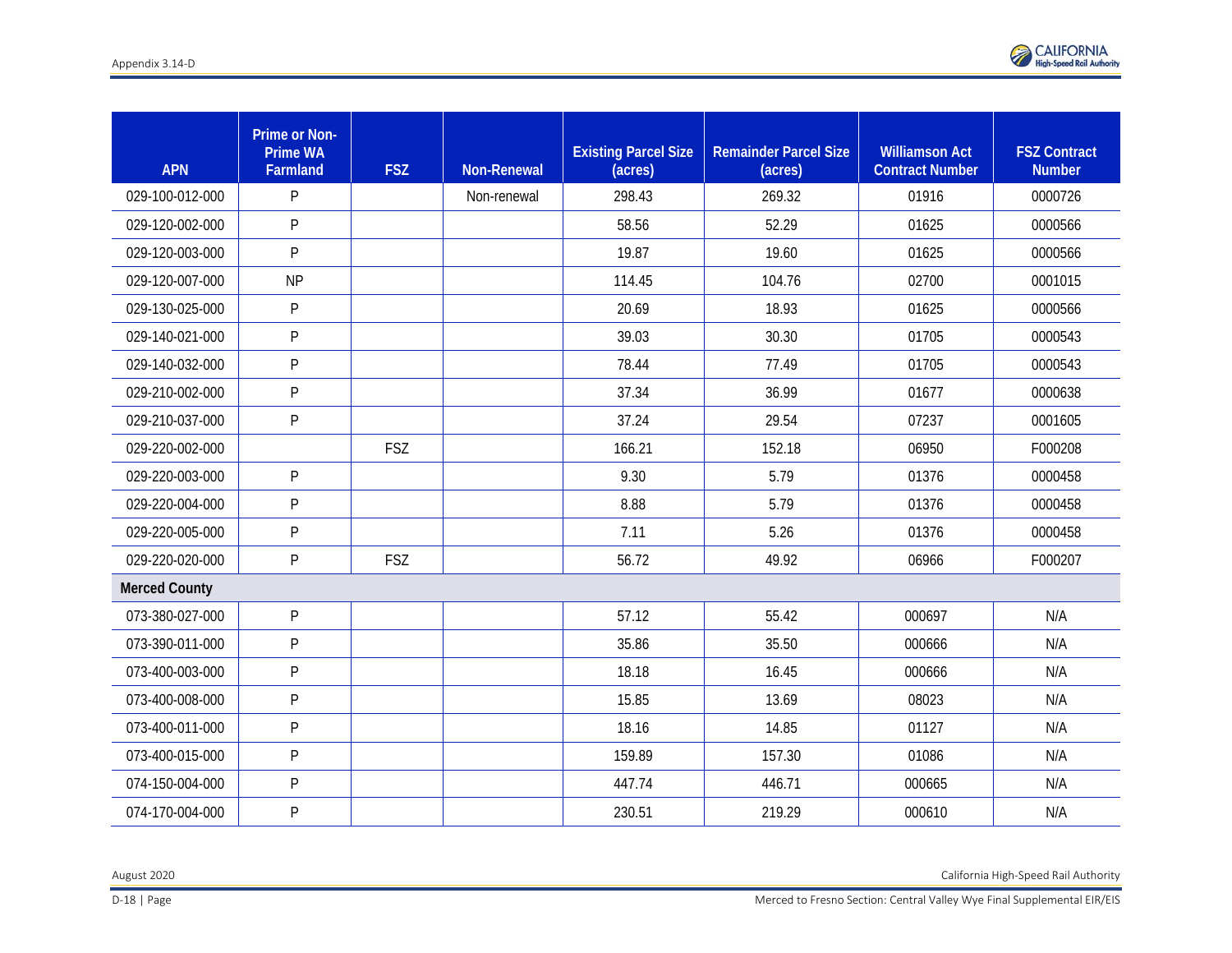| <b>APN</b>      | <b>Prime or Non-</b><br><b>Prime WA</b><br>Farmland | <b>FSZ</b> | <b>Non-Renewal</b> | <b>Existing Parcel Size</b><br>(acres) | <b>Remainder Parcel Size</b><br>(acres) | <b>Williamson Act</b><br><b>Contract Number</b> | <b>FSZ Contract</b><br><b>Number</b> |
|-----------------|-----------------------------------------------------|------------|--------------------|----------------------------------------|-----------------------------------------|-------------------------------------------------|--------------------------------------|
| 074-170-012-000 | P                                                   |            |                    | 315.38                                 | 292.72                                  | 000665                                          | N/A                                  |
| 074-170-014-000 | P                                                   |            |                    | 5.52                                   | 5.52                                    | 000610                                          | N/A                                  |
| 074-170-019-000 | P                                                   |            |                    | 229.01                                 | 194.33                                  | 000610                                          | N/A                                  |
| 074-170-024-000 | P                                                   |            |                    | 112.98                                 | 107.81                                  | 000610                                          | N/A                                  |
| 075-100-003-000 | P                                                   |            |                    | 322.96                                 | 320.96                                  | 000312                                          | N/A                                  |
| 075-100-004-000 | P                                                   |            |                    | 324.24                                 | 313.00                                  | 000312                                          | N/A                                  |
| 075-100-009-000 | P                                                   |            |                    | 163.21                                 | 153.60                                  | 000484                                          | N/A                                  |
| 075-100-011-000 | P                                                   |            |                    | 80.75                                  | 79.04                                   | 000589                                          | N/A                                  |
| 075-100-012-000 | P                                                   |            |                    | 8.44                                   | 7.29                                    | 000589                                          | N/A                                  |
| 075-100-013-000 | P                                                   |            |                    | 191.77                                 | 190.44                                  | 000589                                          | N/A                                  |
| 075-100-024-000 | P                                                   |            |                    | 317.21                                 | 314.15                                  | 000694                                          | N/A                                  |
| 075-100-027-000 | P                                                   |            |                    | 1.20                                   | 1.01                                    | 000484                                          | N/A                                  |
| 075-100-030-000 | <b>NP</b>                                           |            |                    | 99.80                                  | 98.69                                   | 000692                                          | N/A                                  |
| 075-110-048-000 | <b>NP</b>                                           |            |                    | 153.55                                 | 144.21                                  | 000484                                          | N/A                                  |
| 075-130-020-000 | <b>NP</b>                                           |            |                    | 57.68                                  | 50.36                                   | 04008                                           | N/A                                  |
| 085-270-001-000 | P                                                   |            |                    | 39.64                                  | 35.46                                   | 000666                                          | N/A                                  |
| 085-270-010-000 | P                                                   |            |                    | 110.24                                 | 103.34                                  | 08023                                           | N/A                                  |
| 085-270-012-000 | P                                                   |            |                    | 171.44                                 | 158.67                                  | 01127                                           | N/A                                  |
| 085-270-013-000 | P                                                   |            |                    | 20.26                                  | 20.24                                   | 05015                                           | N/A                                  |
| 085-270-020-000 | P                                                   |            |                    | 25.52                                  | 3.13                                    | 000571                                          | N/A                                  |
| 085-270-028-000 | P                                                   |            |                    | 60.00                                  | 50.35                                   | 000666                                          | N/A                                  |
| 085-280-014-000 | P                                                   |            |                    | 21.76                                  | 18.17                                   | 000310                                          | N/A                                  |
| 085-280-029-000 | P                                                   |            |                    | 79.31                                  | 70.90                                   | 000666                                          | N/A                                  |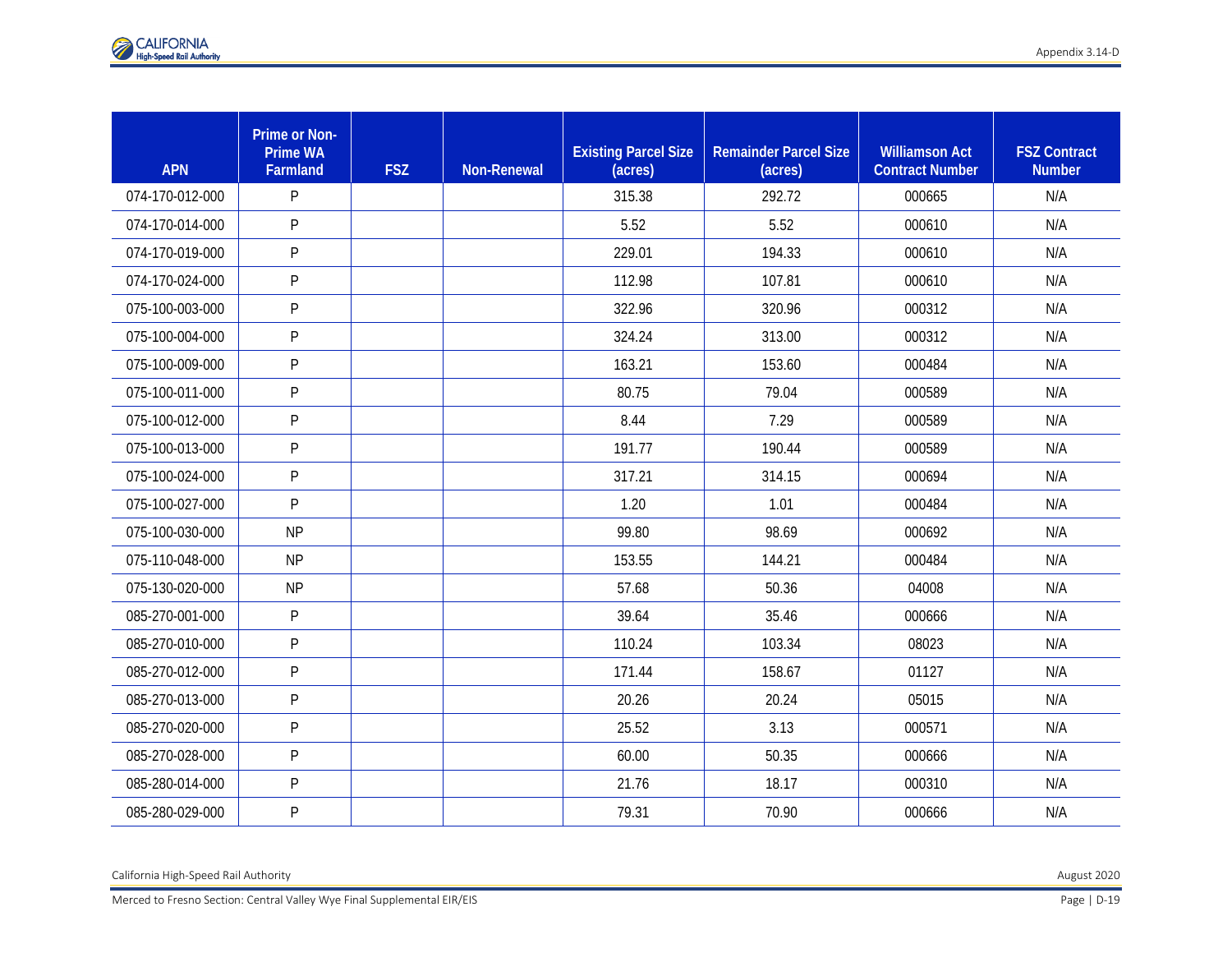

| <b>APN</b>      | <b>Prime or Non-</b><br><b>Prime WA</b><br>Farmland | <b>FSZ</b> | <b>Non-Renewal</b> | <b>Existing Parcel Size</b><br>(acres) | <b>Remainder Parcel Size</b><br>(acres) | <b>Williamson Act</b><br><b>Contract Number</b> | <b>FSZ Contract</b><br><b>Number</b> |
|-----------------|-----------------------------------------------------|------------|--------------------|----------------------------------------|-----------------------------------------|-------------------------------------------------|--------------------------------------|
| 085-280-031-000 | P                                                   |            |                    | 26.19                                  | 20.59                                   | 01093                                           | N/A                                  |
| 085-280-032-000 | P                                                   |            |                    | 125.17                                 | 120.66                                  | 01029                                           | N/A                                  |
| 085-280-033-000 | P                                                   |            |                    | 114.73                                 | 111.96                                  | 01102                                           | N/A                                  |
| 085-290-025-000 | P                                                   |            |                    | 0.68                                   | 0.17                                    | 01102                                           | N/A                                  |
| 085-290-037-000 | P                                                   |            |                    | 9.71                                   | 5.27                                    | 000697                                          | N/A                                  |
| 085-360-023-000 | P                                                   |            |                    | 167.89                                 | 164.16                                  | 01127                                           | N/A                                  |
| 085-370-007-000 | P                                                   |            |                    | 6.13                                   | 4.10                                    | 000639                                          | N/A                                  |
| 085-370-008-000 | P                                                   |            |                    | 48.94                                  | 35.15                                   | 000571                                          | N/A                                  |
| 085-380-002-000 | P                                                   |            |                    | 190.72                                 | 177.48                                  | 01073                                           | N/A                                  |
| 085-380-009-000 | P                                                   |            |                    | 42.92                                  | 37.16                                   | 000310                                          | N/A                                  |
| 085-380-021-000 | P                                                   |            |                    | 104.35                                 | 95.61                                   | 000310                                          | N/A                                  |
| 085-380-025-000 | P                                                   |            |                    | 45.82                                  | 40.31                                   | 000639                                          | N/A                                  |
| 085-380-032-000 | P                                                   |            |                    | 63.98                                  | 61.90                                   | 000311                                          | N/A                                  |
| 085-380-033-000 | P                                                   |            |                    | 26.35                                  | 23.36                                   | 000639                                          | N/A                                  |
| 085-380-034-000 | P                                                   |            |                    | 27.37                                  | 26.24                                   | 000639                                          | N/A                                  |
| 085-390-005-000 | $\mathsf{P}$                                        |            |                    | 102.40                                 | 85.12                                   | 000310                                          | N/A                                  |

APN = Assessor's Parcel Number

WA = Williamson Act

FSZ = Farmland Security Zone

P = Prime

NP = Nonprime

N/A = not applicable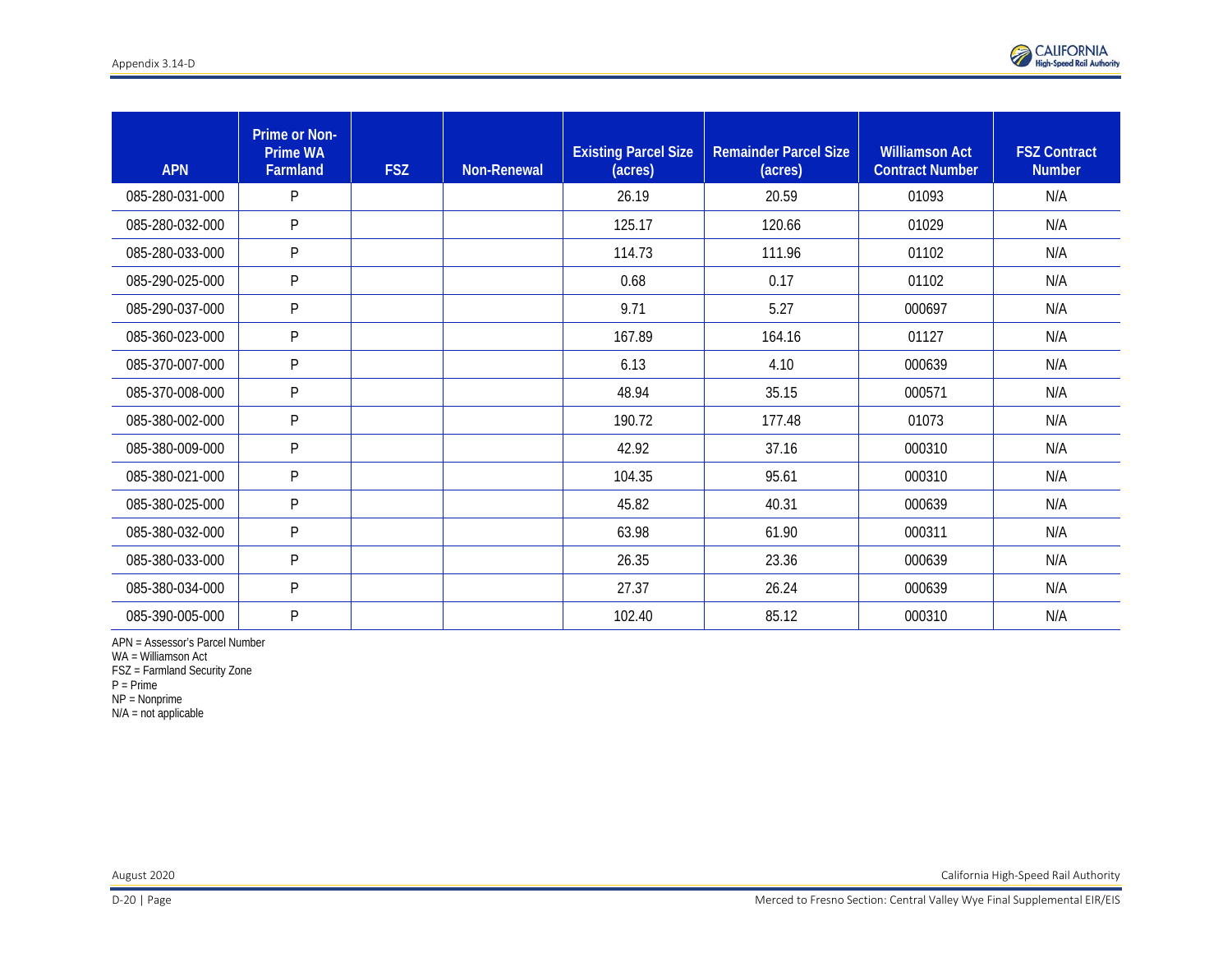### **Table 5 Protected Farmland Affected by SR 152 (North) to Road 11 Wye Alternative**

| <b>APN</b>           | Prime or Non-<br><b>Prime WA</b><br><b>Farmland</b> | <b>FSZ</b> | <b>Non-Renewal</b> | <b>Existing Parcel Size</b><br>(acres) | <b>Remainder Parcel Size</b><br>(acres) | <b>Williamson Act</b><br><b>Contract Number</b> | <b>FSZ Contract</b><br><b>Number</b> |
|----------------------|-----------------------------------------------------|------------|--------------------|----------------------------------------|-----------------------------------------|-------------------------------------------------|--------------------------------------|
| <b>Madera County</b> |                                                     |            |                    |                                        |                                         |                                                 |                                      |
| 020-031-004-000      | P                                                   |            |                    | 351.85                                 | 313.82                                  | 01689                                           | 0000515                              |
| 020-032-009-000      | P                                                   |            |                    | 93.47                                  | 80.06                                   | 01911                                           | 0000684                              |
| 020-032-011-000      | P                                                   |            |                    | 37.60                                  | 31.86                                   | 01911                                           | 0000684                              |
| 020-060-040-000      | P                                                   |            |                    | 113.57                                 | 103.29                                  | 02731                                           | 0000959                              |
| 020-060-042-000      |                                                     | FSZ        |                    | 47.63                                  | 46.59                                   | 06481                                           | F000005                              |
| 020-080-020-000      | P                                                   |            |                    | 106.20                                 | 98.75                                   | 01771                                           | 0000518                              |
| 020-090-011-000      | P                                                   |            |                    | 87.30                                  | 71.81                                   | 01354                                           | 0000312                              |
| 020-090-020-000      | P                                                   |            |                    | 592.61                                 | 567.51                                  | 01354                                           | 0000312                              |
| 020-100-036-000      | P                                                   |            |                    | 84.38                                  | 81.41                                   | 01911                                           | 0000684                              |
| 021-010-042-000      | P                                                   |            |                    | 40.59                                  | 40.27                                   | 02370                                           | 0000857                              |
| 021-020-023-000      |                                                     | FSZ        |                    | 73.07                                  | 63.82                                   | 06403                                           | F000004                              |
| 021-020-025-000      |                                                     | FSZ        |                    | 55.61                                  | 35.56                                   | 06403                                           | F000004                              |
| 021-030-008-000      |                                                     | FSZ        |                    | 85.06                                  | 54.92                                   | 06511                                           | F000007                              |
| 021-030-009-000      | <b>NP</b>                                           |            |                    | 28.57                                  | 28.54                                   | 01771                                           | 0000518                              |
| 024-010-013-000      | P                                                   |            |                    | 168.49                                 | 167.53                                  | 01422                                           | 0000349                              |
| 024-020-002-000      | P                                                   |            |                    | 19.99                                  | 17.78                                   | 01690                                           | 0000527                              |
| 024-020-034-000      | P                                                   |            |                    | 19.34                                  | 17.81                                   | 01690                                           | 0000527                              |
| 024-020-038-000      | P                                                   |            |                    | 71.23                                  | 70.43                                   | 01690                                           | 0000527                              |
| 024-100-001-000      | P                                                   |            |                    | 30.88                                  | 30.71                                   | 01496                                           | 0000343                              |
| 024-100-006-000      | P                                                   |            |                    | 36.54                                  | 32.19                                   | 01760                                           | 0000528                              |
| 025-060-024-000      | P                                                   |            |                    | 38.80                                  | 37.90                                   | 01698                                           | 0000642                              |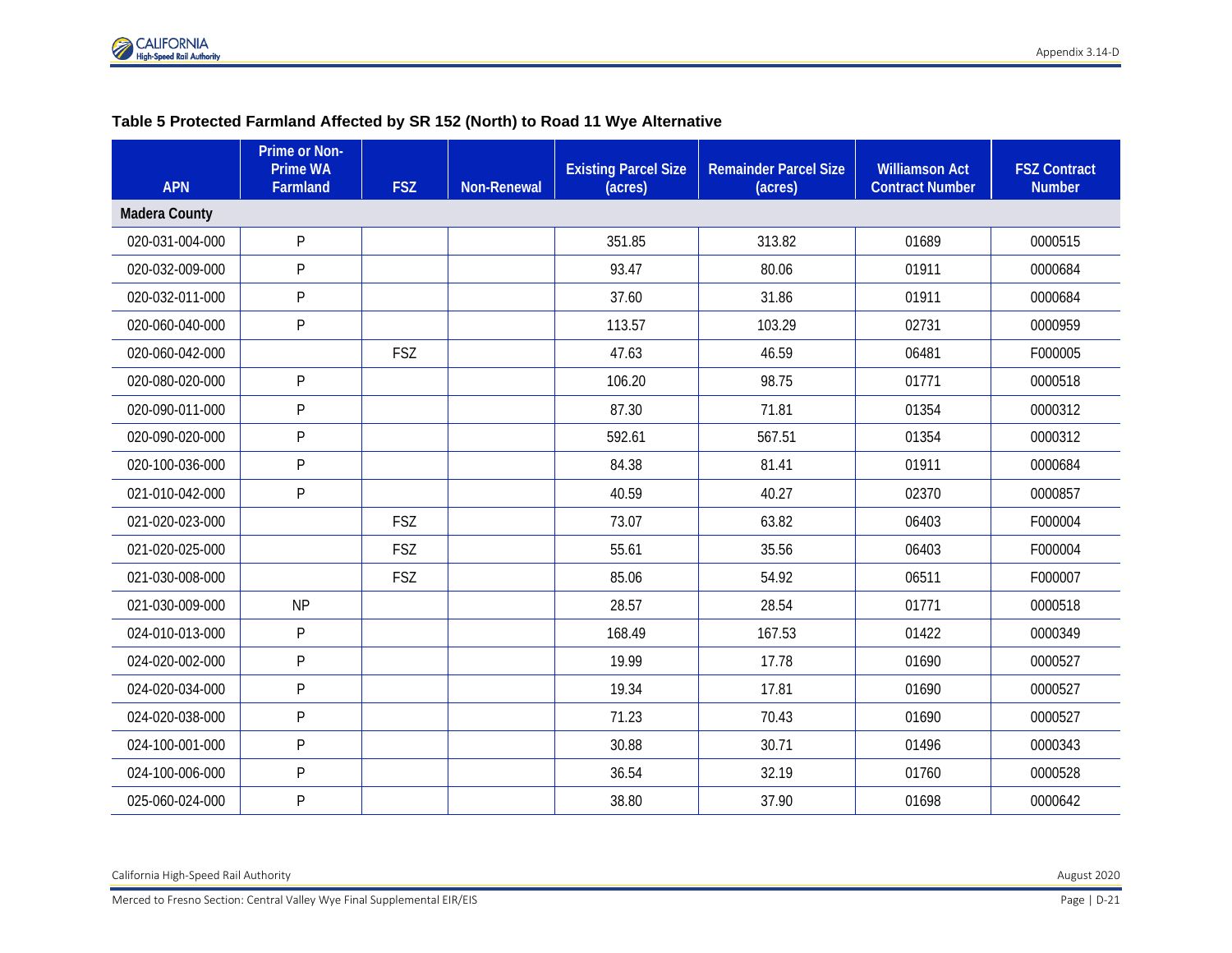

| <b>APN</b>      | Prime or Non-<br><b>Prime WA</b><br>Farmland | <b>FSZ</b> | <b>Non-Renewal</b> | <b>Existing Parcel Size</b><br>(acres) | <b>Remainder Parcel Size</b><br>(acres) | <b>Williamson Act</b><br><b>Contract Number</b> | <b>FSZ Contract</b><br><b>Number</b> |
|-----------------|----------------------------------------------|------------|--------------------|----------------------------------------|-----------------------------------------|-------------------------------------------------|--------------------------------------|
| 025-120-002-000 | P                                            |            |                    | 114.46                                 | 106.66                                  | 01688                                           | 0000512                              |
| 025-120-007-000 |                                              | <b>FSZ</b> |                    | 38.97                                  | 38.09                                   | 06483                                           | F000020                              |
| 025-120-010-000 |                                              | <b>FSZ</b> |                    | 96.79                                  | 86.63                                   | 06482                                           | F000007                              |
| 025-160-010-000 |                                              | <b>FSZ</b> |                    | 36.21                                  | 30.29                                   | 06472                                           | F000019                              |
| 025-160-014-000 | P                                            |            |                    | 109.55                                 | 106.19                                  | 01405                                           | 0000326                              |
| 025-170-002-000 | P                                            |            |                    | 158.98                                 | 156.28                                  | 01719                                           | 0000524                              |
| 025-170-003-000 | P                                            |            |                    | 148.20                                 | 132.88                                  | 09492                                           | 0001668                              |
| 025-180-004-000 | P                                            |            |                    | 39.64                                  | 22.62                                   | 01413                                           | 0000351                              |
| 025-180-007-000 | P                                            |            |                    | 176.13                                 | 158.80                                  | 01622                                           | 0000525                              |
| 025-200-019-000 | P                                            |            |                    | 55.80                                  | 41.35                                   | 01622                                           | 0000525                              |
| 027-071-024-000 | <b>NP</b>                                    |            |                    | 18.82                                  | 10.31                                   | 01748                                           | 0000639                              |
| 027-072-009-000 | P                                            |            |                    | 38.54                                  | 37.08                                   | 01619                                           | 0000640                              |
| 027-072-011-000 | $\mathsf{P}$                                 |            |                    | 39.74                                  | 32.94                                   | 01748                                           | 0000639                              |
| 027-082-018-000 | P                                            |            |                    | 24.81                                  | 21.41                                   | 05975                                           | 0001544                              |
| 027-082-019-000 | P                                            |            |                    | 39.74                                  | 34.49                                   | 05975                                           | 0001544                              |
| 027-172-001-000 | P                                            |            |                    | 29.66                                  | 21.49                                   | 01748                                           | 0000639                              |
| 027-172-002-000 | <b>NP</b>                                    |            |                    | 48.50                                  | 42.06                                   | 01748                                           | 0000639                              |
| 027-172-003-000 | P                                            |            |                    | 58.14                                  | 49.33                                   | 03593                                           | 0001197                              |
| 027-172-004-000 | P                                            |            |                    | 56.91                                  | 50.07                                   | 03593                                           | 0001197                              |
| 029-010-001-000 | P                                            |            |                    | 433.49                                 | 418.56                                  | 03866                                           | 0001254                              |
| 029-010-003-000 | P                                            |            | Non-renewal        | 92.26                                  | 66.98                                   | 01875                                           | 0000691                              |
| 029-010-004-000 | P                                            |            | Non-renewal        | 94.56                                  | 84.35                                   | 01875                                           | 0000691                              |
| 029-020-002-000 | P                                            |            |                    | 155.28                                 | 150.03                                  | 01147                                           | 0000152                              |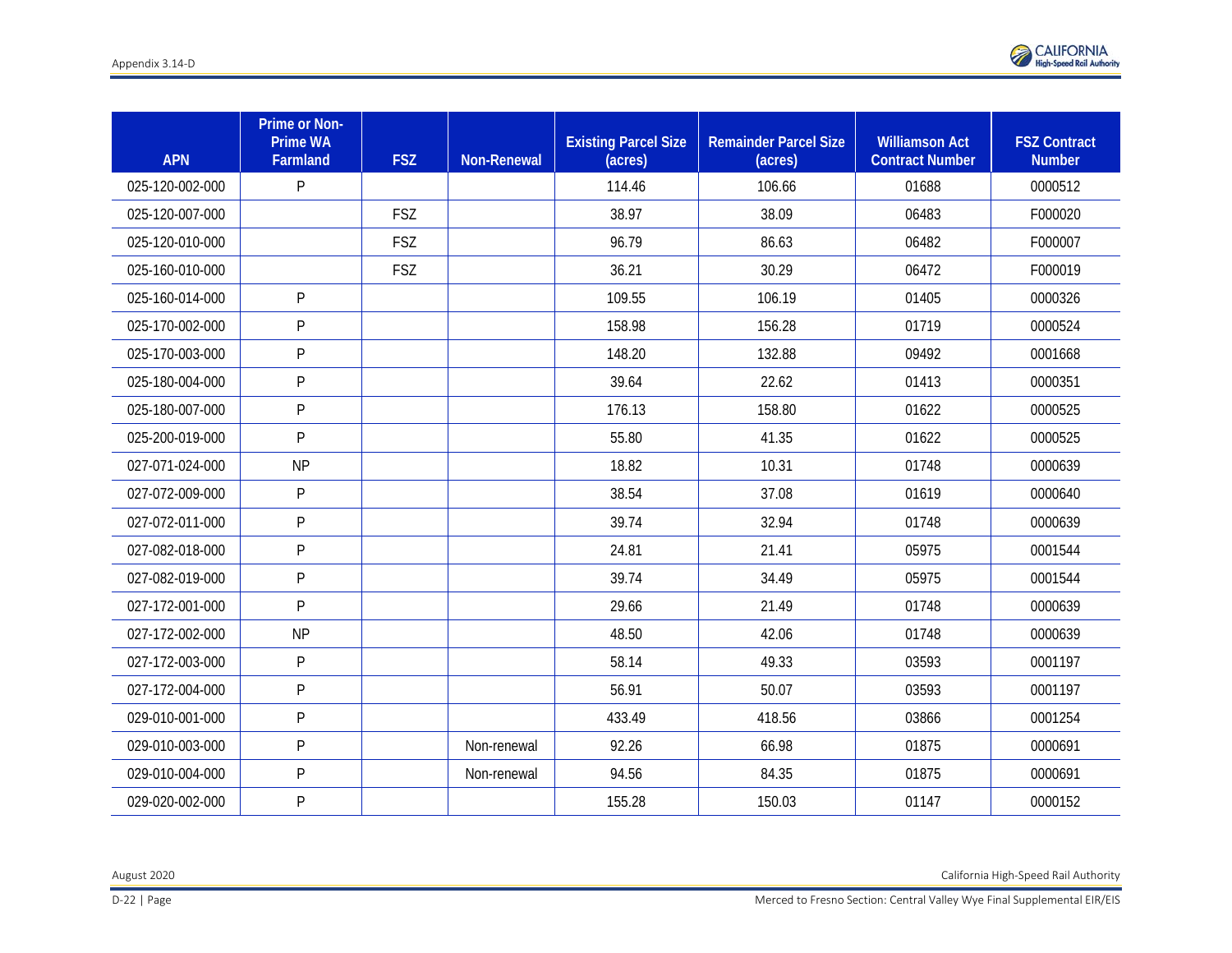| <b>APN</b>           | Prime or Non-<br><b>Prime WA</b><br>Farmland | <b>FSZ</b> | <b>Non-Renewal</b> | <b>Existing Parcel Size</b><br>(acres) | <b>Remainder Parcel Size</b><br>(acres) | <b>Williamson Act</b><br><b>Contract Number</b> | <b>FSZ Contract</b><br><b>Number</b> |
|----------------------|----------------------------------------------|------------|--------------------|----------------------------------------|-----------------------------------------|-------------------------------------------------|--------------------------------------|
| 029-020-004-000      | P                                            |            |                    | 155.98                                 | 153.97                                  | 01147                                           | 0000152                              |
| 029-020-005-000      | P                                            |            | Non-renewal        | 155.60                                 | 118.23                                  | 01147                                           | 0000152                              |
| 029-040-008-000      | ${\sf P}$                                    |            | Non-renewal        | 39.40                                  | 38.35                                   | 01147                                           | 0000152                              |
| 029-040-012-000      | P                                            |            | Non-renewal        | 150.72                                 | 149.60                                  | 01147                                           | 0000152                              |
| 029-040-013-000      | P                                            |            | Non-renewal        | 159.80                                 | 152.41                                  | 01147                                           | 0000152                              |
| 029-140-021-000      | P                                            |            |                    | 39.03                                  | 38.68                                   | 01705                                           | 0000543                              |
| 029-140-032-000      | P                                            |            |                    | 78.44                                  | 67.91                                   | 01705                                           | 0000543                              |
| 029-140-033-000      | ${\sf P}$                                    |            |                    | 47.94                                  | 47.77                                   | 01705                                           | 0000543                              |
| 029-140-039-000      | P                                            |            |                    | 56.44                                  | 38.97                                   | 01712                                           | 0001454                              |
| 029-140-040-000      | P                                            |            |                    | 38.24                                  | 36.91                                   | 04712                                           | 0001454                              |
| 029-210-037-000      | P                                            |            |                    | 37.24                                  | 24.88                                   | 07237                                           | 0001605                              |
| 029-220-002-000      |                                              | <b>FSZ</b> |                    | 166.21                                 | 151.96                                  | 06950                                           | F000208                              |
| 029-220-003-000      | P                                            |            |                    | 9.30                                   | 5.72                                    | 01376                                           | 0000458                              |
| 029-220-004-000      | P                                            |            |                    | 8.88                                   | 5.85                                    | 01376                                           | 0000458                              |
| 029-220-005-000      | P                                            |            |                    | 7.11                                   | 5.30                                    | 01376                                           | 0000458                              |
| 029-220-019-000      | P                                            | <b>FSZ</b> |                    | 39.33                                  | 38.60                                   | 06966                                           | F000207                              |
| 029-220-020-000      | P                                            | FSZ        |                    | 56.72                                  | 47.88                                   | 06966                                           | F000207                              |
| <b>Merced County</b> |                                              |            |                    |                                        |                                         |                                                 |                                      |
| 073-390-011-000      | ${\sf P}$                                    |            |                    | 35.86                                  | 35.40                                   | 000666                                          | N/A                                  |
| 073-400-003-000      | P                                            |            |                    | 18.18                                  | 16.46                                   | 000666                                          | N/A                                  |
| 073-400-009-000      | P                                            |            |                    | 46.41                                  | 45.65                                   | 000666                                          | N/A                                  |
| 073-400-015-000      | P                                            |            |                    | 159.89                                 | 155.10                                  | 01086                                           | N/A                                  |
| 073-400-017-000      | P                                            |            |                    | 22.14                                  | 16.95                                   | 05015                                           | N/A                                  |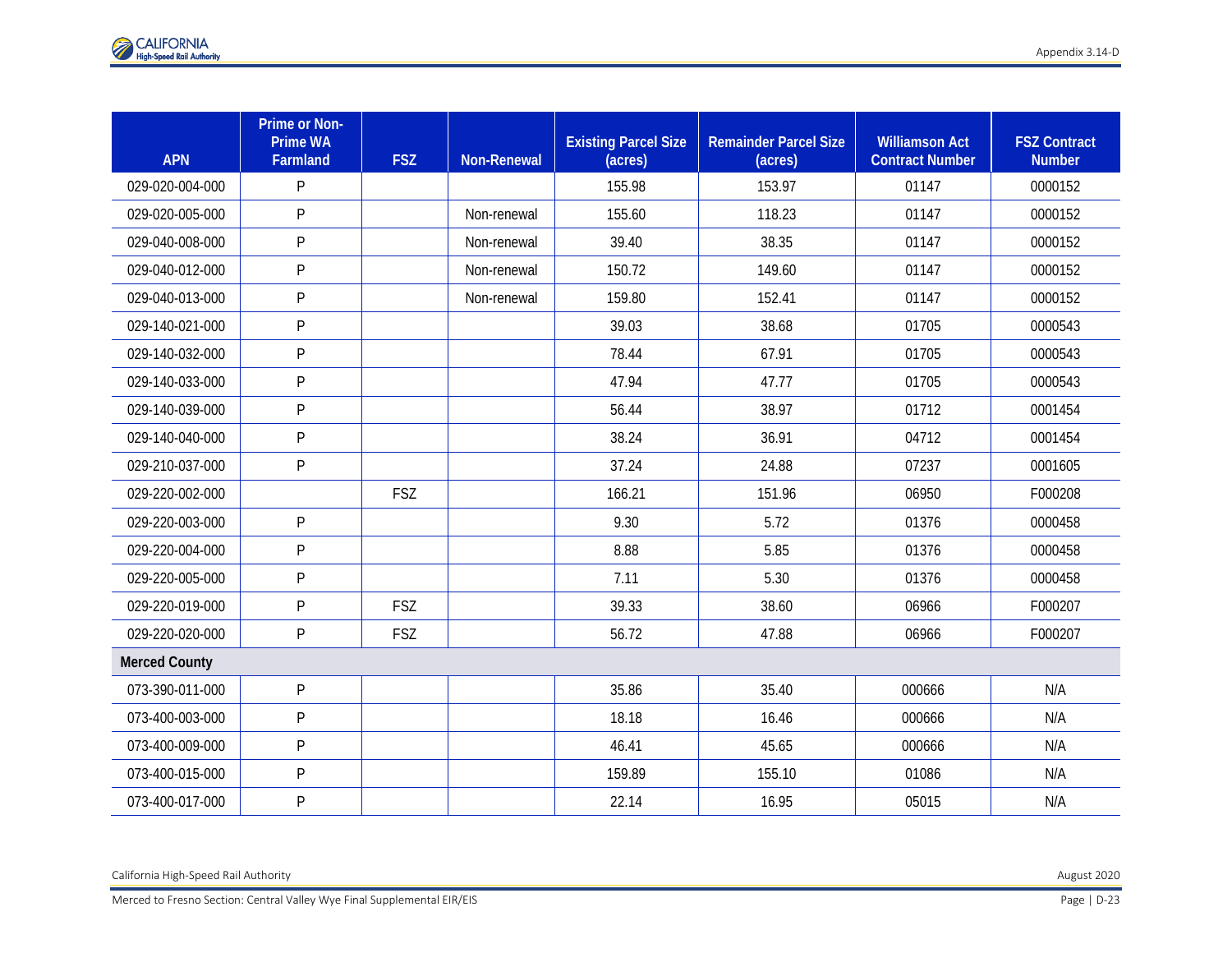

| <b>APN</b>      | Prime or Non-<br><b>Prime WA</b><br>Farmland | <b>FSZ</b> | <b>Non-Renewal</b> | <b>Existing Parcel Size</b><br>(acres) | <b>Remainder Parcel Size</b><br>(acres) | <b>Williamson Act</b><br><b>Contract Number</b> | <b>FSZ Contract</b><br><b>Number</b> |
|-----------------|----------------------------------------------|------------|--------------------|----------------------------------------|-----------------------------------------|-------------------------------------------------|--------------------------------------|
| 073-400-027-000 | ${\sf P}$                                    |            |                    | 199.74                                 | 199.62                                  | 000666                                          | N/A                                  |
| 074-150-003-000 | ${\sf P}$                                    |            |                    | 44.27                                  | 38.31                                   | 000610                                          | N/A                                  |
| 074-150-004-000 | P                                            |            |                    | 447.74                                 | 447.56                                  | 000665                                          | N/A                                  |
| 074-150-008-000 | P                                            |            |                    | 266.52                                 | 260.48                                  | 000665                                          | N/A                                  |
| 074-150-010-000 | P                                            |            |                    | 390.94                                 | 358.71                                  | 000665                                          | N/A                                  |
| 074-160-019-000 | P                                            |            |                    | 68.98                                  | 57.80                                   | 01070                                           | N/A                                  |
| 074-160-022-000 | ${\sf P}$                                    |            |                    | 104.58                                 | 80.62                                   | 000610                                          | N/A                                  |
| 074-160-026-000 | <b>NP</b>                                    |            |                    | 86.91                                  | 75.97                                   | 000657                                          | N/A                                  |
| 074-160-037-000 | P                                            |            |                    | 261.28                                 | 260.77                                  | 000657                                          | N/A                                  |
| 074-160-039-000 | ${\sf P}$                                    |            |                    | 118.94                                 | 108.62                                  | 01070                                           | N/A                                  |
| 074-160-040-000 | ${\sf P}$                                    |            |                    | 115.08                                 | 114.06                                  | 01070                                           | N/A                                  |
| 074-160-046-000 | P                                            |            |                    | 646.61                                 | 642.91                                  | 000610                                          | N/A                                  |
| 074-160-053-000 | P                                            |            |                    | 19.58                                  | 15.61                                   | 000657                                          | N/A                                  |
| 074-160-054-000 | P                                            |            |                    | 453.62                                 | 415.16                                  | 000657                                          | N/A                                  |
| 075-090-005-000 | $\mathsf{P}$                                 |            |                    | 327.58                                 | 318.86                                  | 000037                                          | N/A                                  |
| 075-100-003-000 | P                                            |            |                    | 322.96                                 | 301.14                                  | 000312                                          | N/A                                  |
| 075-100-004-000 | P                                            |            |                    | 324.24                                 | 319.89                                  | 000312                                          | N/A                                  |
| 075-100-009-000 | P                                            |            |                    | 163.21                                 | 153.63                                  | 000484                                          | N/A                                  |
| 075-100-012-000 | P                                            |            |                    | 8.44                                   | 7.43                                    | 000589                                          | N/A                                  |
| 075-100-013-000 | P                                            |            |                    | 191.77                                 | 181.99                                  | 000589                                          | N/A                                  |
| 085-270-001-000 | P                                            |            |                    | 39.64                                  | 30.69                                   | 000666                                          | N/A                                  |
| 085-270-010-000 | P                                            |            |                    | 110.24                                 | 102.64                                  | 08023                                           | N/A                                  |
| 085-270-012-000 | ${\sf P}$                                    |            |                    | 171.44                                 | 154.04                                  | 01127                                           | N/A                                  |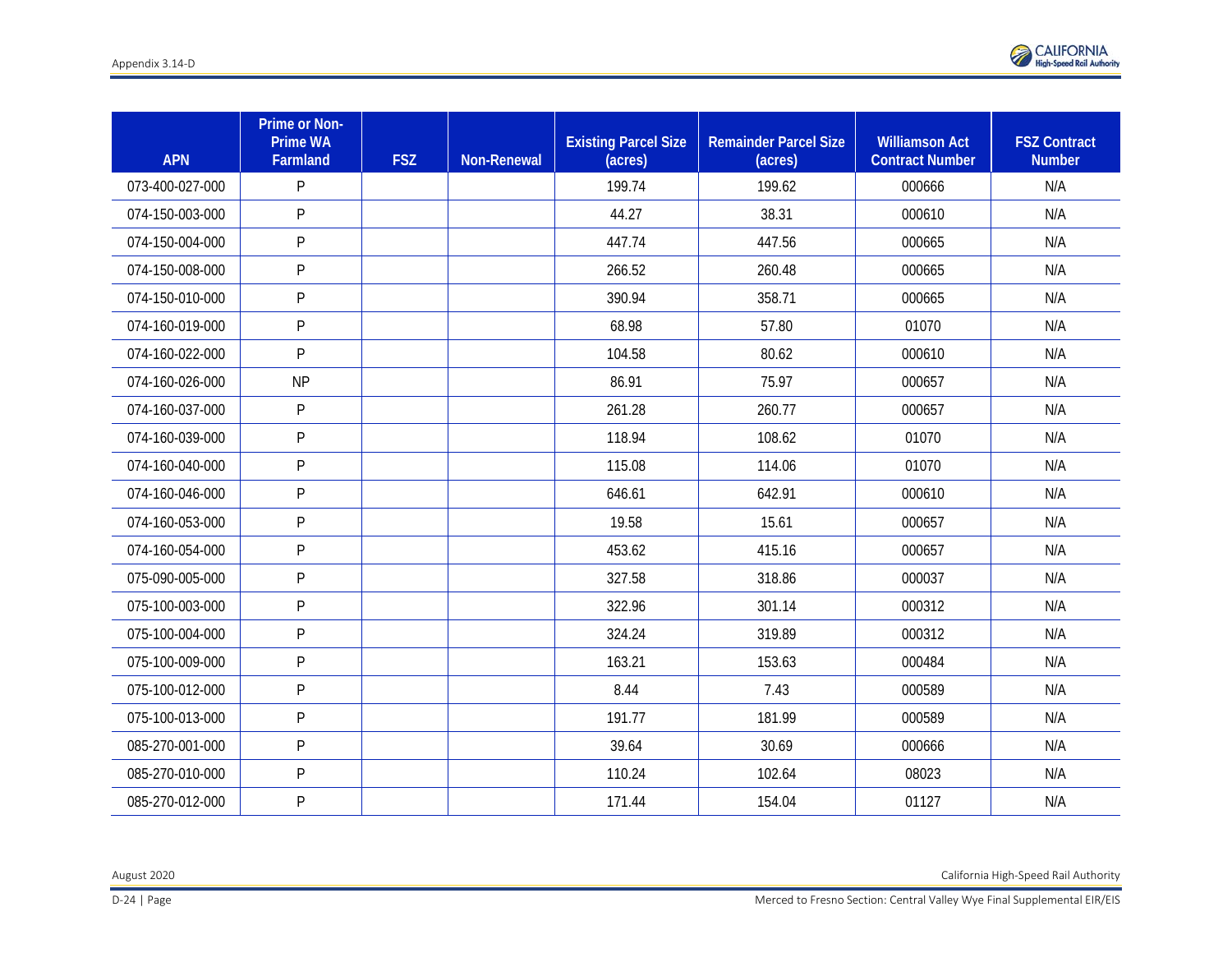| <b>APN</b>      | Prime or Non-<br><b>Prime WA</b><br>Farmland | <b>FSZ</b> | <b>Non-Renewal</b> | <b>Existing Parcel Size</b><br>(acres) | <b>Remainder Parcel Size</b><br>(acres) | <b>Williamson Act</b><br><b>Contract Number</b> | <b>FSZ Contract</b><br><b>Number</b> |
|-----------------|----------------------------------------------|------------|--------------------|----------------------------------------|-----------------------------------------|-------------------------------------------------|--------------------------------------|
| 085-270-013-000 | P                                            |            |                    | 20.26                                  | 6.21                                    | 05015                                           | N/A                                  |
| 085-270-015-000 | P                                            |            |                    | 15.16                                  | 3.51                                    | 05015                                           | N/A                                  |
| 085-270-020-000 | P                                            |            |                    | 25.52                                  | 23.34                                   | 000571                                          | N/A                                  |
| 085-270-028-000 | P                                            |            |                    | 60.00                                  | 57.47                                   | 000666                                          | N/A                                  |
| 085-280-014-000 | P                                            |            |                    | 21.76                                  | 18.38                                   | 000310                                          | N/A                                  |
| 085-280-029-000 | P                                            |            |                    | 79.31                                  | 70.12                                   | 000666                                          | N/A                                  |
| 085-280-031-000 | P                                            |            |                    | 26.19                                  | 20.75                                   | 01093                                           | N/A                                  |
| 085-280-032-000 | P                                            |            |                    | 125.17                                 | 120.47                                  | 01029                                           | N/A                                  |
| 085-280-033-000 | P                                            |            |                    | 114.73                                 | 111.77                                  | 01102                                           | N/A                                  |
| 085-290-025-000 | P                                            |            |                    | 0.68                                   | 0.17                                    | 01102                                           | N/A                                  |
| 085-290-037-000 | P                                            |            |                    | 9.71                                   | 5.35                                    | 000697                                          | N/A                                  |
| 085-370-002-000 | P                                            |            |                    | 106.86                                 | 97.23                                   | 05015                                           | N/A                                  |
| 085-370-017-000 | P                                            |            |                    | 328.49                                 | 301.52                                  | 000666                                          | N/A                                  |

APN = Assessor's Parcel Number

WA = Williamson Act

FSZ = Farmland Security Zone

P = Prime

NP = Nonprime

N/A = not applicable